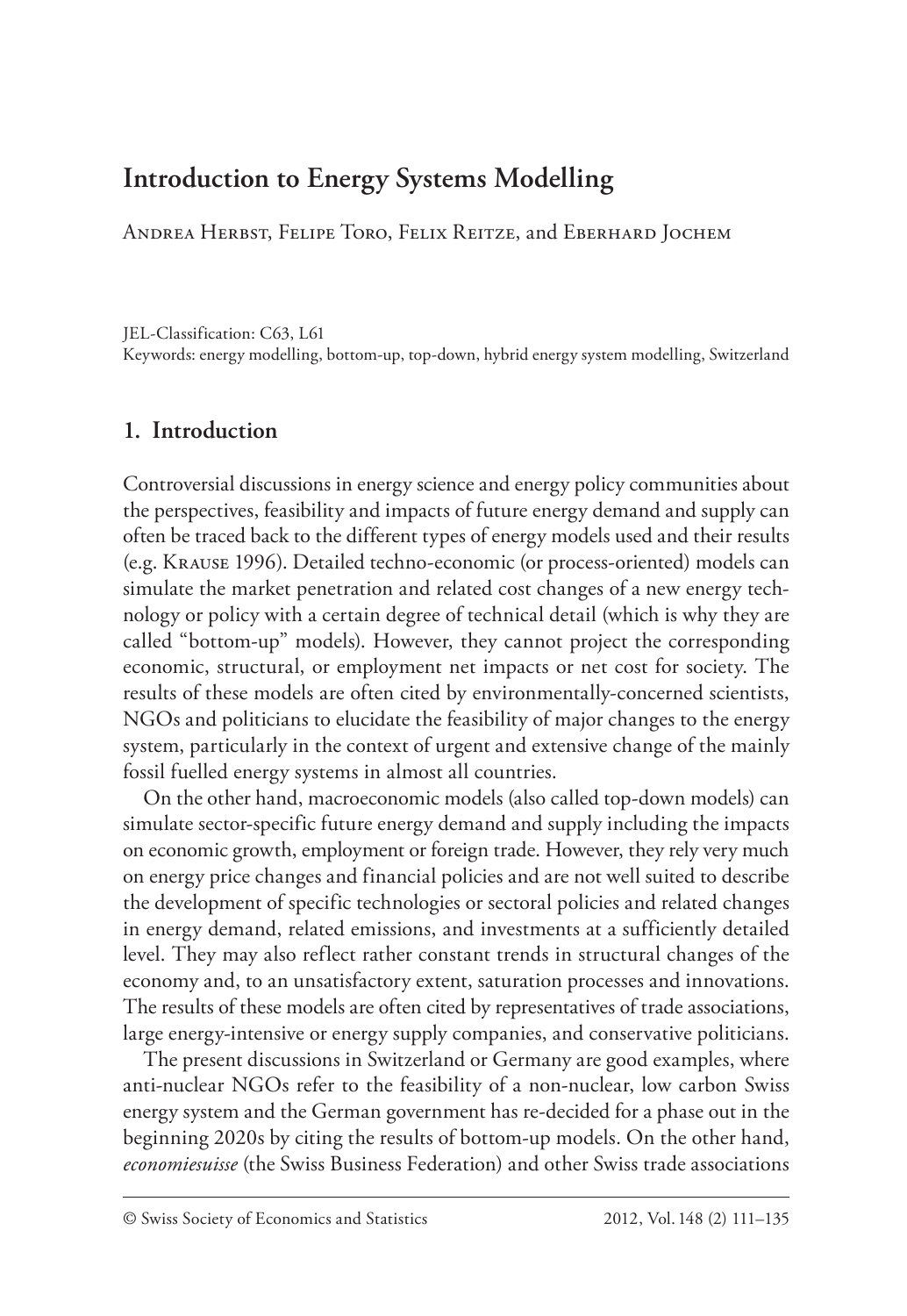as well as the BDI (the German Trade Association of Industry) point to the high and unacceptable economic risks of such an energy system by referring to macroeconomic results of top-down models such as losses in economic growth, employment and competitiveness.

Each of the two types of models has its specific advantages and limitations. This paper addresses in greater detail some of the challenges that have to be met when combining the two types of models via electronically-based modules (a so called 'hard' link). There is no doubt that combining the advantages of both types of energy models into a hybrid model will more adequately describe and project the changes of the energy system, which may improve the quality of discussions on future energy perspectives by being able to differentiate among technologies and sectors, and to analyse the macroeconomic implications of large policy portfolios and major changes of the energy system in a consistent and transparent manner (Böhringer, 1998).

## **2. Overview of Energy Modelling Approaches – State-of-the-Art**

Energy models are used to project the future energy demand and supply of a country or a region. They are mostly used in an exploratory manner assuming certain developments of boundary conditions such as the development of economic activities, demographic development, or energy prices on world markets. They are also used to simulate policy and technology choices that may influence future energy demand and supply, and hence investments in energy systems, including energy efficiency policies.

However, policy and technology choices induce a dilemma in the choice of energy model (Böhringer, 1998). Detailed techno-economic (or process-oriented) models were first developed in the early 1970s, particularly after the first oil crisis in 1973, when analysts started to examine the options of oil use and the more efficient use of final energies. Modern macroeconomic energy models have their origin in the late 1950s, when energy supply companies and energy administrations had to make decisions about the future energy supply to meet the rising energy demand of the rapidly developing OECD countries.

Every modelling approach abstracts to a certain degree from reality using stylized facts, statistical average figures, past trends as well as other assumptions. Consequently, energy models represent a more or less simplified picture of the real energy system and the real economy; at best they provide a good approximation of today's reality. Nevertheless, it would be impossible to answer very specific questions on energy technologies or economic implications without making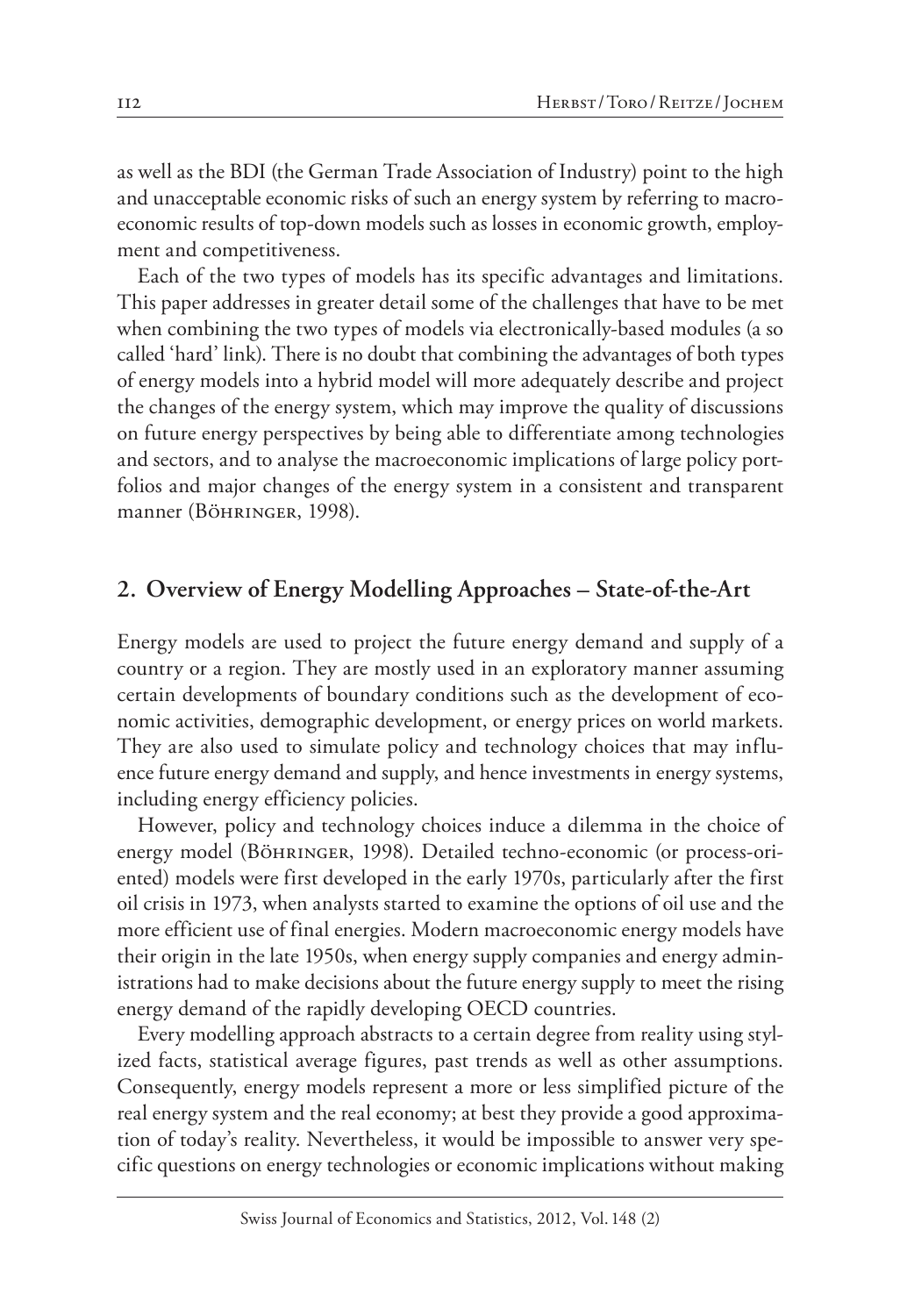some cut backs and approximations, with an uncertain reliability on quantitative figures used by those models. A large diversity of modelling approaches has been developed over time depending on their target group (policy makers, scientific and research communities, large energy supply companies), intended use (data analysis, ex post evaluation, forecasting, simulation, optimization, estimation of parameters, etc.), regional coverage (regional, national, multinational), conceptual framework (top-down: underlying economic theory, bottom-up: technological focus/explicitness) and the information available (data on final energy, useful energy, energy demand by branches in the service, transport, or industrial sector).

Obviously, both types of energy models, top-down and bottom-up, have specific advantages and limitations, of which modellers, users of the results, and policymakers are, however, often not sufficiently aware. Bottom-up models are generally constructed and used by engineers, natural scientists, and energy supply companies, whereas top-down models tend to be developed and used by economists and public administrations. The understanding of the two approaches has increased substantially over the last decade (BÖHRINGER and RUTHERFORD, 2006, 2008; Hourcade et al., 2006); There have been first few attempts to combine both approaches in one hybrid energy model system, probably so late during the past decade due to the lack of interdisciplinary research teams of necessary larger funds for their operation (HOURCADE et al., 2006; JOCHEM et al., 2007; SCHADE et al., 2009; CATENAZZI, 2009).

Recent or current projections and studies of energy demand and supply using energy models (E3Mlab, 2007; BFE, 2007; WWF, 2009; IEA, 2010; Prognos, 2011) are not just made for routine decisions by decision makers in administrations or large energy companies; they also increasingly serve as a scientifically derived information basis for societal debate among governments, energy companies, trade associations, and NGOs. The recent discussions about greenhouse gas emission targets (and target sharing) in EU Member countries, phasing out nuclear energy after Fukushima in some European countries and Japan, and the speed of introducing renewable energies and realising energy efficiency potentials have been increasingly influenced by the results taken from various energy demand and supply models developed during the last two decades.

The following sections describe selected top-down and bottom-up models, their main advantages and limitations as well as examples of their implementation. These descriptions are also intended to shed some light on the existing preferences of the various stakeholders in the energy field and in the economy.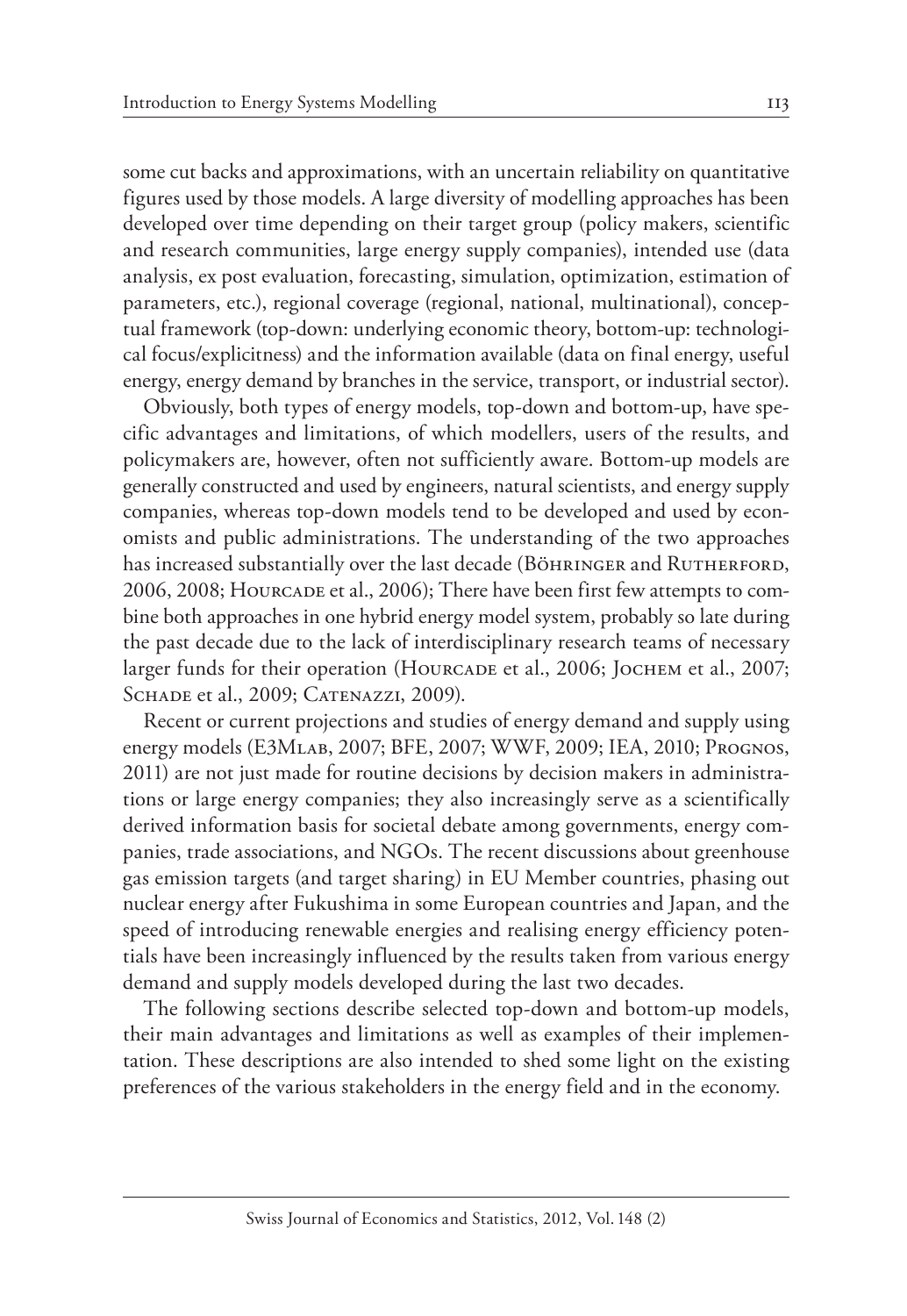# *2.1 Top-Down Energy Models*

Top-down energy models try to depict the economy as a whole on a national or regional level and to assess the aggregated effects of energy and/or climate change policies in monetary units. In contrast to bottom-up modelling, these equationbased models take an aggregated view of the energy sectors and the economy when simulating economic development, related energy demand and energy supply, and employment. Driven by economic growth, inter-industrial structural change, demographic development, and price trends (rather than energy-related technological progress, innovations, or intra-industrial structural change), macroeconomic models try to equilibrate markets by maximizing consumer welfare using various production factors (labour, capital, etc.) and applying feedback loops between welfare, employment, and economic growth. Currently, macroeconomic energy models are often being used to evaluate the economic costs and environmental effects of general energy or climate policy instruments, such as energy or  $CO$ , taxes or surcharges, emission trading schemes (ETS), feed-in tariffs of renewable energies, etc. (BATAILLE, 2005).

In the past, conventional top-down energy models considered technology developments mainly in the context of price-based policies (taxes, surcharges, or investment subsidies) and regulatory policies (technical standards, bans, and technological targets). In current top-down modelling approaches, efforts are made to extend the energy demand forecasting framework of the existing models to include technological and economic feedbacks (Löschel, 2002; Böhringer and Löschel, 2006) as well as non-price policies (technical standards, norms, etc.; WORELL et al., 2004). A good example in this context is the global optimization model MERGE which combines a top-down approach to model economy and energy demand with a bottom-up approach to depict the energy sector (Manne and Richels, 2004).The following subsections present four different types of top-down models: input-output models, econometric models, computable general equilibrium models and system dynamics.

### *2.1.1 Input-Output Models*

The traditional Input-Output Analysis is based on Francois Quesnays *Tableau économique* (1758) and LEON WALRAS and WASSILY LEONTIEFS Input-Output Economics (1966). Used for a structural description of the regarded economy, it describes the total flow of goods and services of a country subdivided into different sectors and users in terms of value added and specific input/output coefficients. Input-output tables are more suitable for short-term evaluation of energy policies rather than long-term ones as they can only give a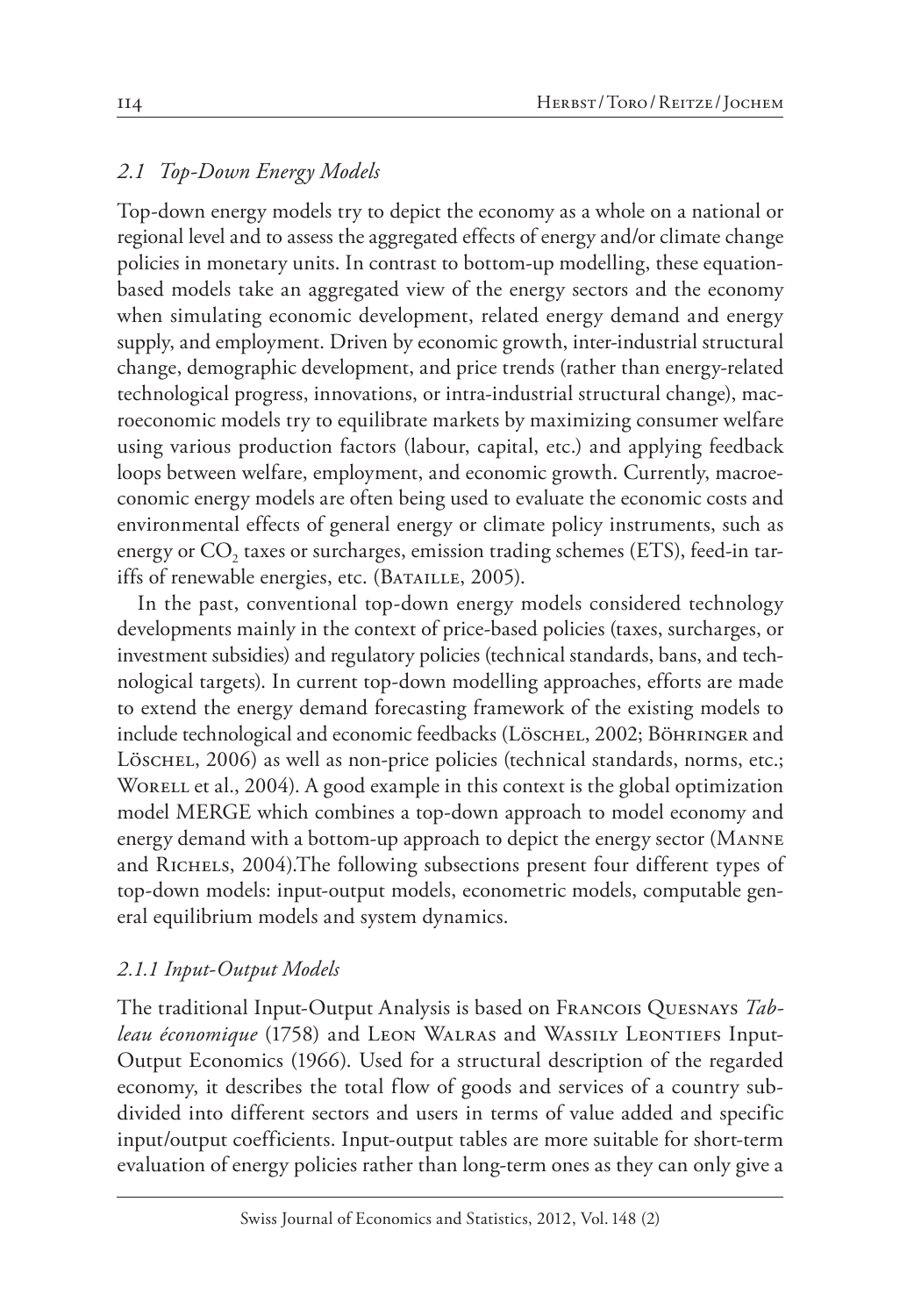current picture of the underlying economic structure based on historical data (Catenazzi, 2009).

For Switzerland, Nathani et al. (2006) developed a two-step approach for generating a balanced input-output table based on the European Union inputoutput table structure (EUROSTAT, 2008). By using country comparisons (particularly with Austria and Germany) and the cross-entropy method, Nathani et al. (2006) tackled data limitations concerning the Swiss economy and generated a good overall picture of its sectoral interdependencies. However, there is still room for general model improvements relating to deficient data as well as on a sectoral level for specific industries (e.g. paper industry) where major uncertainties have been observed.

Various studies additionally introduced energy issues into the economic framework of input-output analysis. For example, NATHANI (2006) showed for the special case of Germany that the application of input-output tables could be useful to examine the interrelationships between material use and the energy demand of an economy with regard to material efficiency improvements using sectorspecific energy intensities. Another example is the hybrid energy input-output table of the German Federal Statistical Office within the Environmental-Economic Accounting for Germany (Mayer, 2007) or the input-output analysis of the United Nations (UNITED NATIONS, 1999).

#### *2.1.2 Econometric Models*

Econometric analysis has been defined as a combination of economic theory, mathematical tools and statistical methods (Tinter, 1953). Early (basic) econometrics was aimed at testing economic theory (estimation of economic relationships) using empirical evidence. However, over the course of time the requirements made of econometrics increased from pure hypothesis testing to the development of complex econometric models. Additionally, most of the econometric energy models are open-ended, growth-driven macro econometric models using/analysing time series data on a higher level of aggregation, e.g. output, etc. with no assumption of equilibrium, while cross section and panel data tend to be applied more in micro econometrics (WOOLDRIDGE, 2002; GREENE, 2003).

One major disadvantage of econometric models is their heavy reliance on data. To be able to generate credible results, econometric models need huge amounts of data for fairly long time periods. There may be a general problem of data availability for the modellers in the case of small macro econometric models, which will probably be exacerbated in the case of multi-country analyses where data for some countries might not be available at all or not comparable due to national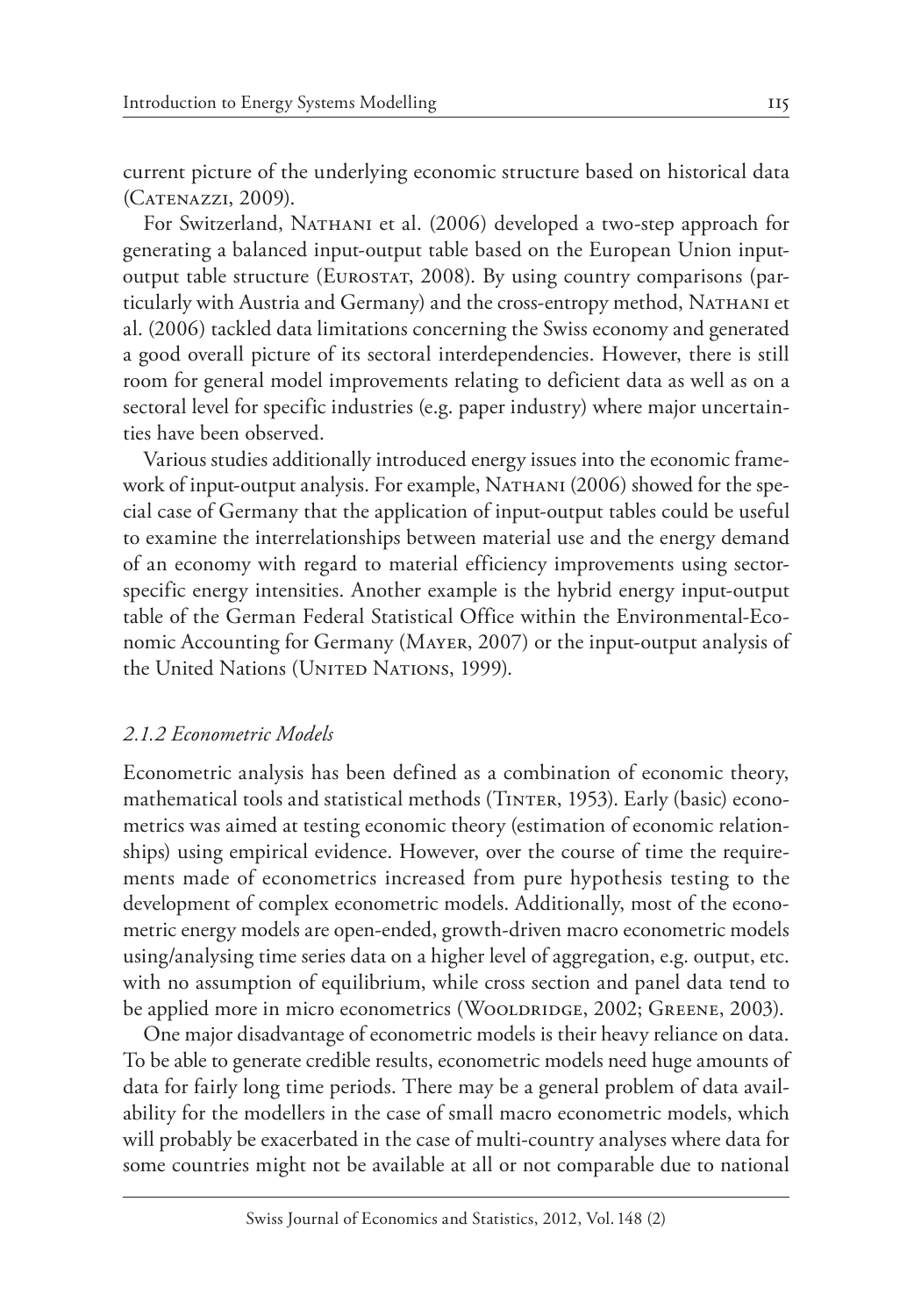accounting or census differences. In this context the credibility and adequacy of data represent additional uncertainties for model quality (e.g. rough guesses, methods of estimation, etc.).

E3ME (CAMECON, 2011) is an annual macro econometric model simulating GDP at the level of 41 branches for all EU Member States, with implications for employment, gross value added, prices and several other economic, energy and environmental variables. It has been developed by Cambridge Econometrics with the aim to address the long-term effects of energy-economy-environment (E3) policies at the European level, especially those concerning investment, R&D, and environmental taxation and regulation (Jochem et al., 2007).

#### *2.1.3 Computable General Equilibrium Models*

Historically, Computable General Equilibrium (CGE) models have their origins in the general equilibrium theory developed by Léon WALRAS<sup>1</sup> in the 1870s, Vilfredo Pareto $^2$  in 1906 and Kenneth Arrow and Gerard Debreu $^3$  in the 1950s. However, current CGE models may use different approaches to analyse policy implications for economies (e.g. Keynesian models). Generally, these kinds of model assume that all markets are in perfect equilibrium to start with (no excess demand or supply, no obstacles to profitable potentials of energy efficiency). CGE models use Social Accounting Matrices (SAM) to represent their benchmark data in equilibrium. After policy intervention (e.g. introduction of special taxes or subsidies, etc.), the equilibrium is preserved by price adjustments which cannot be influenced by the involved agents (e.g. households, firms, and government) as they act as price takers and try to maximize their welfare or profits under certain constraints and quantity adjustments. In practice, researchers and international institutions commonly use CGE models for long term simulations like, e.g. the GEM-E3 model of the European Commission, the GTAP model consortium, or the World Bank models.

Through its equilibrium approach, CGE models rule out energy efficiency gaps, adjustment delays and consequently neglect the importance of market failures and obstacles. Additionally, like the majority of pure macroeconomic models, CGE models do not take technological details into account which might be important for the assessment of certain policy measures (see HOURCADE et al., 2006).

- 2 Manuale d´economia polititica (1906)
- 3 The Existence of an Equilibrium for a Competitive Economy (1954)

<sup>1</sup> Éléments d'économie politique pure, ou théorie de la richesse sociale (1874)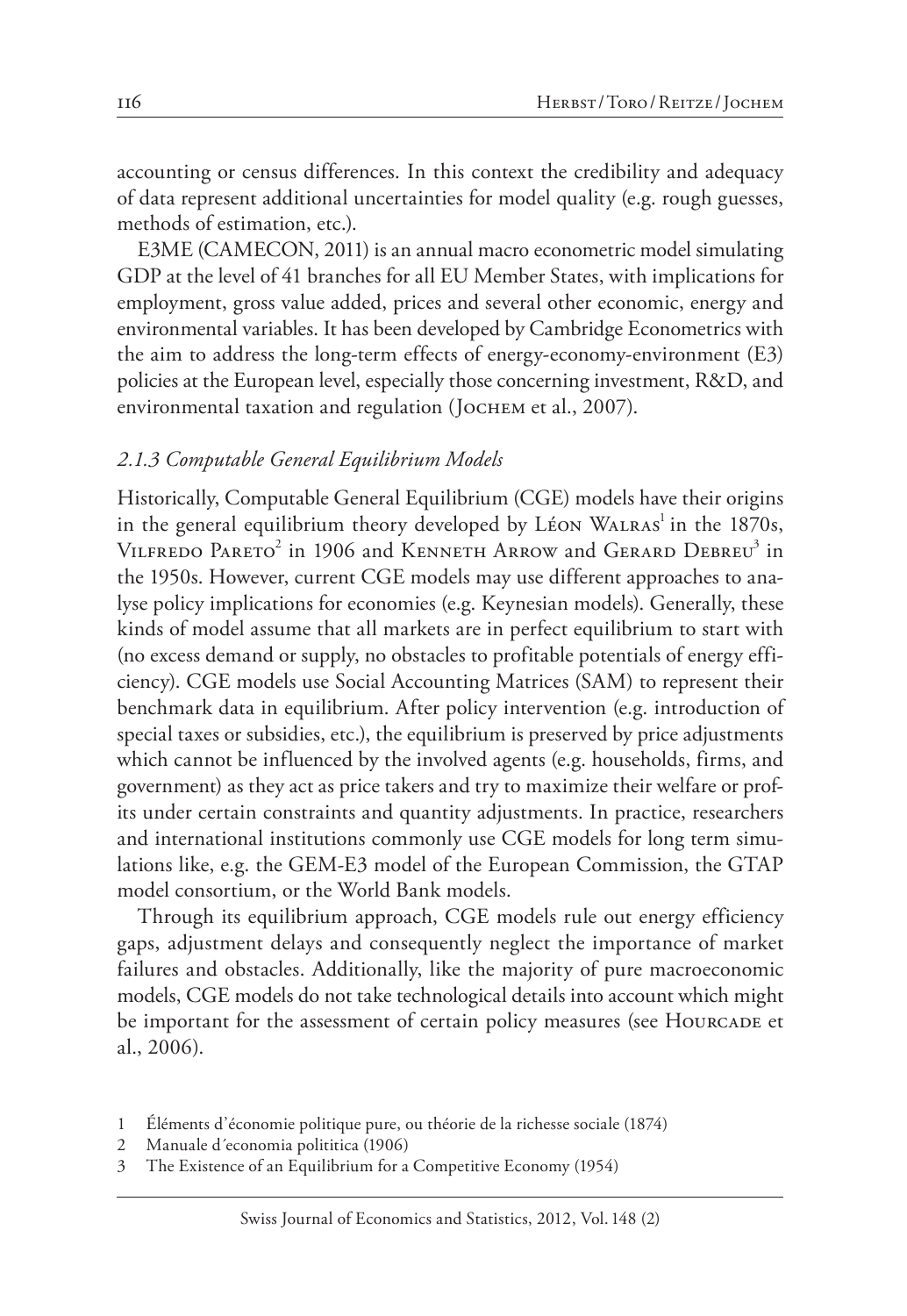The recursive dynamic GEM-E3 CGE model simulates interactions between the economy, the energy system and the environment as well as the macroeconomic effects of environmental policies (taxes, standards, tradable permits, etc.) for 15 (or 27) European countries and considering four economic agents (households, firms, governments and foreign trade) (Capros et al., 1996a, 1996b). On the supply side, the market consists of five production sectors, agriculture, energy, manufactured goods and services (divided into 18 branches) with labour and capital as input factors. Technological progress enters the GEM-E3 model through its production function, either modelled endogenously or taken from outside the model (expert estimates, etc.). On the demand side, 13 categories of durable and non-durable consumption goods enter the markets. In addition, foreign trade (imports and exports) enters the model under the "Armington" assumption of imperfect substitutes. Extensions were made to the basic GEM-E3 model to cover macroeconomic effects under imperfect competition as well as geographical expansion (Eastern European countries, Switzerland) (CES, 2008).

GEM-E3 Switzerland was developed by Bahn and Frei (2000) and was later merged into the European GEM-E3 model for the European Union. Their main aim was to compile a reliable Swiss database for GEM-E3 as well as to evaluate different CO<sub>2</sub>-emission reduction strategies for Switzerland. Another CGE model of that family is the GEMINI-E3 model (developed by the French Ministry of Equipment and the French Atomic Energy Agency). This model family consists of several CGE models, one of them specifically tailored to Switzerland computing the costs of the Kyoto Protocol for Switzerland with and without international emissions trading. GEMINI-E3 models very detailed indirect taxation and social contributions rates and puts a special focus on the measurement and analysis of welfare cost of policies (BERNARD and VIELLE, 2008).

### *2.1.4 System Dynamics*

The modelling concept of System Dynamics (SD) was developed by Forrester (1958, 1962, 1971, 1980) in the 1950s at the Massachusetts Institute of Technology (MIT) and used to analyse the long-term behaviour of social systems like large industrial companies or entire cities. The aim here is to explain the behaviour of an interacting social system as a result of the assumed interdependencies considering dynamic changes over time (differential equations and analysis) among the various components that constitute the defined system. The model developer defines flows, stocks, and central components of the defined system, whose interconnections are established by feedback control systems or feedback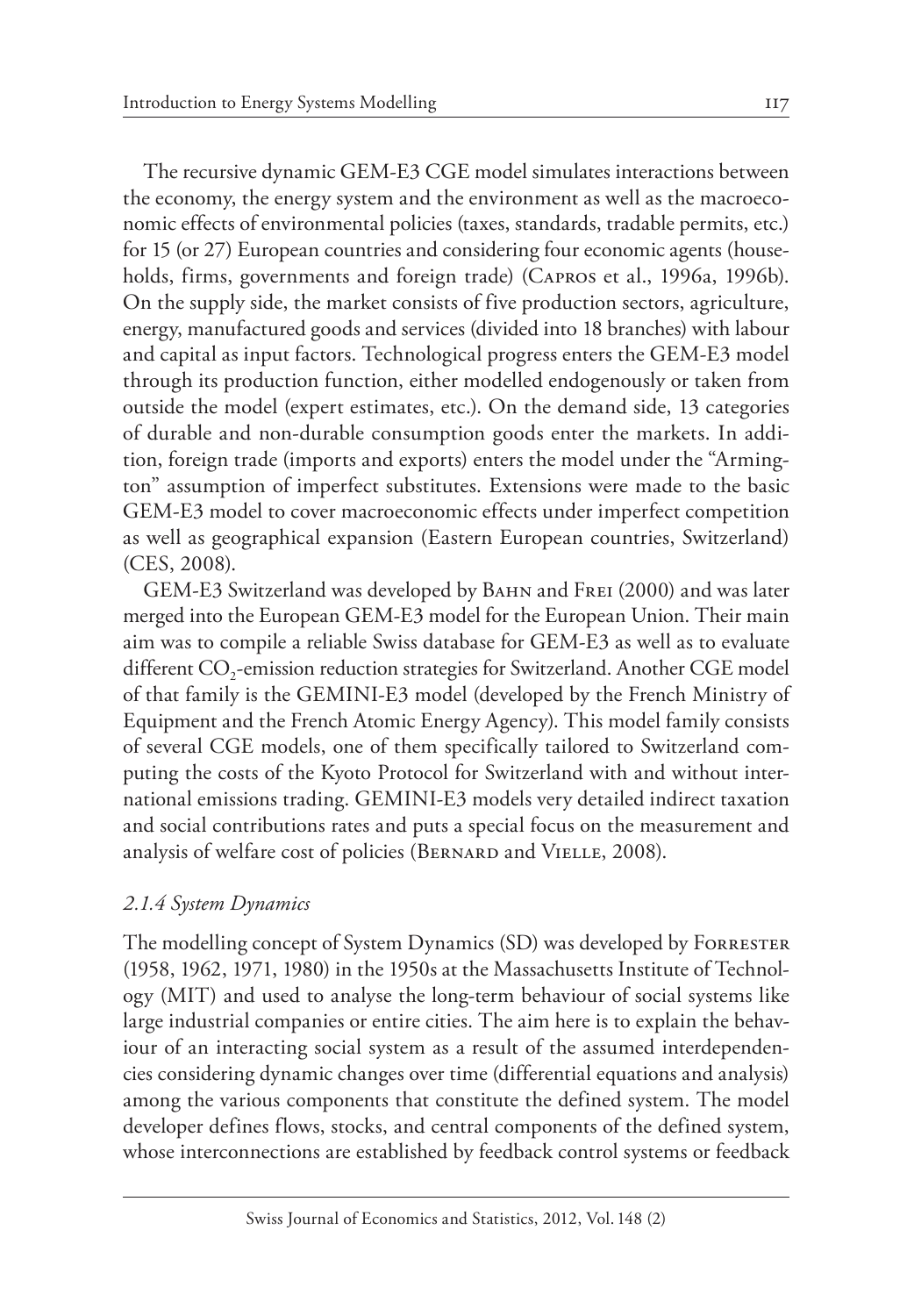loops represented by non-linear differential equations. Another element which is integrated in system dynamics theory and methodology concerns the decision theory of (designed) modelled complex social systems. In addition, information technologies for computational analysis and a graphical interface to represent feedback loops are typical features of system dynamics models and form the basis for discussions of the analysed social systems by interdisciplinary teams (KRAIL and SCHADE, 2010).

The development over time of the defined systems is described using differential analysis with mathematical formulations. Forrester and his associates developed software tools in order to use difference equations to calculate the dynamic equations of the feedback system and its development over time incorporating expert judgements. These programmes provide the capabilities to follow an experimental modelling approach if no analytical or data-based solutions are available.

Examples of system dynamics approaches applied to analyse long-term developments in the energy sector include the TIME-model investigating long-term structural developments within the worldwide energy system (DE VRIES et al., 1999), the POLES model replicating the whole energy system (Russ and Criqui, 2007) and the ASTRA model in the transport sector (SCHADE, 2004) that was extended to macroeconomic structures (KRAIL and SCHADE, 2010). The macroeconomic module integrates neoclassical production functions with Keynesian consumption and investment behaviour and with elements of endogenous growth theory to incorporate technological progress.

Drawbacks of system dynamics relate to the validation and calibration of the assumed feedback loops, in particular with reference to the modelling of longterm developments in the energy systems (Fichtner et al., 2003) and also the inability to make detailed analyses and projections of sectoral technologies.

#### *2.2 Bottom-Up Energy Models*

The main characteristic of a conventional bottom-up energy model is its relatively high degree of technological detail (compared to top-down energy models) used to assess future energy demand and supply. In contrast to top-down models, bottom-up models use a business economics approach for the economic evaluation of the technologies simulated. They usually cannot consider macroeconomic impacts of energy or climate policies or related investments. They do not consider transaction costs which are implicitly covered by top-down models. Their technological detail and transparency considering technological progress and the diffusion of new energy technologies make bottom-up energy models unsuitable for very long-term energy demand and supply projections in technology areas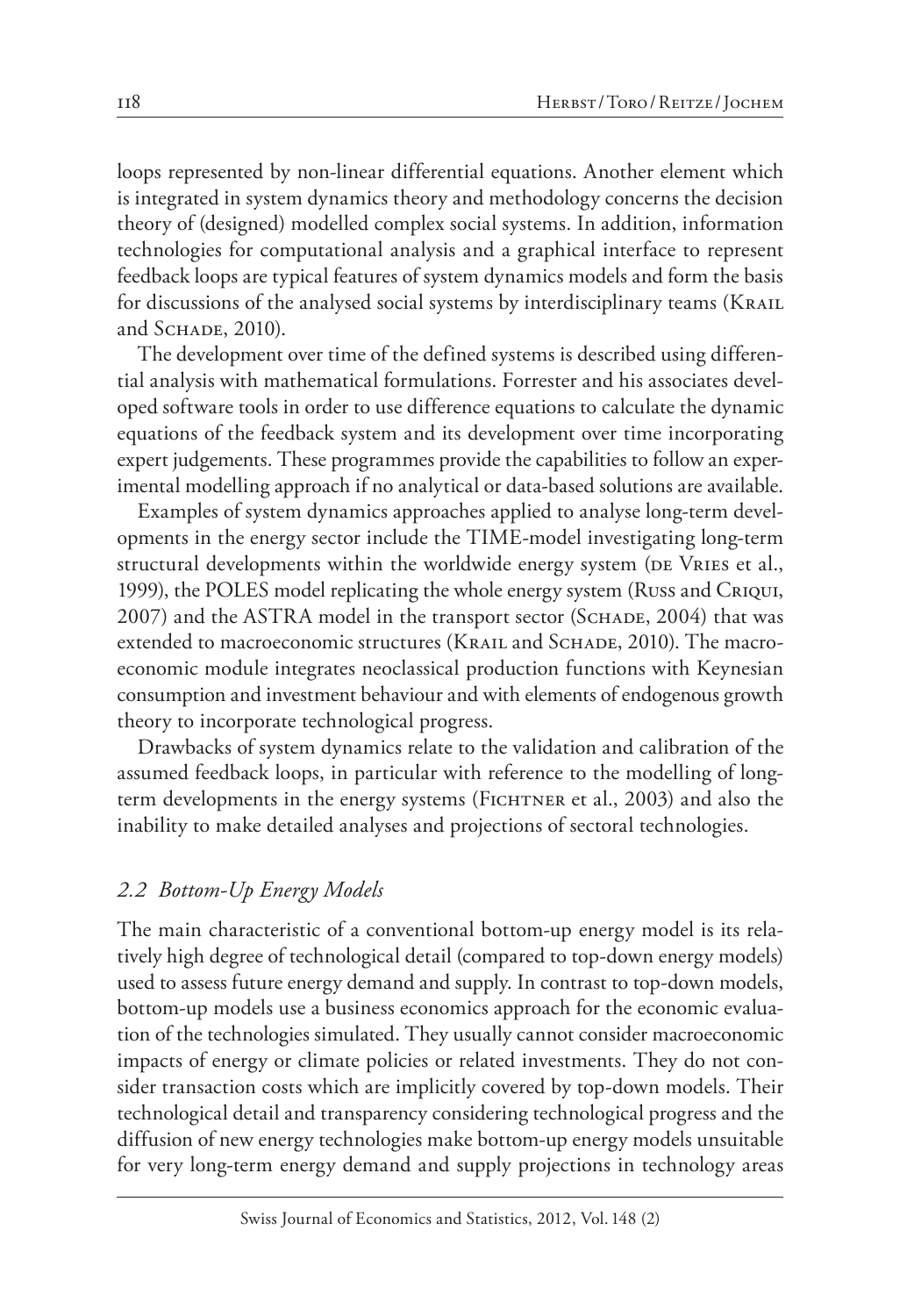with re-investment cycles of less than 20 years (e.g. future generations of a new technology may be quite different from its present type).

Regarding the mathematical form, bottom-up energy models have been developed in the form of simulation or optimisation models, and more recently of multi agent models (see below). Bottom-up modellers try to identify the best technologies by assessing policies, their effects, investment, costs, and benefits, by calculating external benefits (e.g. environmental, etc.) of energy efficiency measures, by identifying synergy-effects between sectors, and sectoral costs and surpluses. However, most bottom-up models limit their investment and cost calculations to the conversion sector and cross cutting technologies in the final energy sectors if it comes to energy efficiency options. This fact is often overlooked and leads to questionable conclusions in cases of scenario comparisons and model comparisons.

#### *2.2.1 Partial Equilibrium Models*

Partial equilibrium models do not differ greatly from the already mentioned CGE models as the framework and mechanisms are very similar. However, partial equilibrium models assess only one sector or a certain subset of sectors. Partial equilibrium energy models focus on energy demand and supply. By neglecting certain interrelations and effects on the broader economy, they can include many more technological details than conventional CGE models. Important partial equilibrium models include, amongst others: the POLES (Prospective Outlook on Long-term Energy System) model from Enerdata, the WEM (World Energy Model) of the International Energy Agency, and the PRIMES Energy System Model of the European Commission. It should be pointed out, however, that the cited models are not pure partial equilibrium models because they already attempt to bridge macroeconomic and process-oriented approaches, e.g. by combining explicit technology choices with microeconomic relationships.

The POLES model analyses the international energy markets for seven world regions, eleven sub-regions and 32 countries, considers about 40 technologies of power and hydrogen production and the final energy sectors in some detail. It is based on a recursive simulation process in which the energy demand and supply for each national or regional module reacts to international price changes in the previous period. Each module considers not only price effects but also technological and economic constraints and trends (ENERDATA, 2011).

The WEM is a large-scale mathematical model that generates medium- to long-term sectoral and regional projections of energy demand, power generation, etc. on a global and regional level. The model consists of several demand modules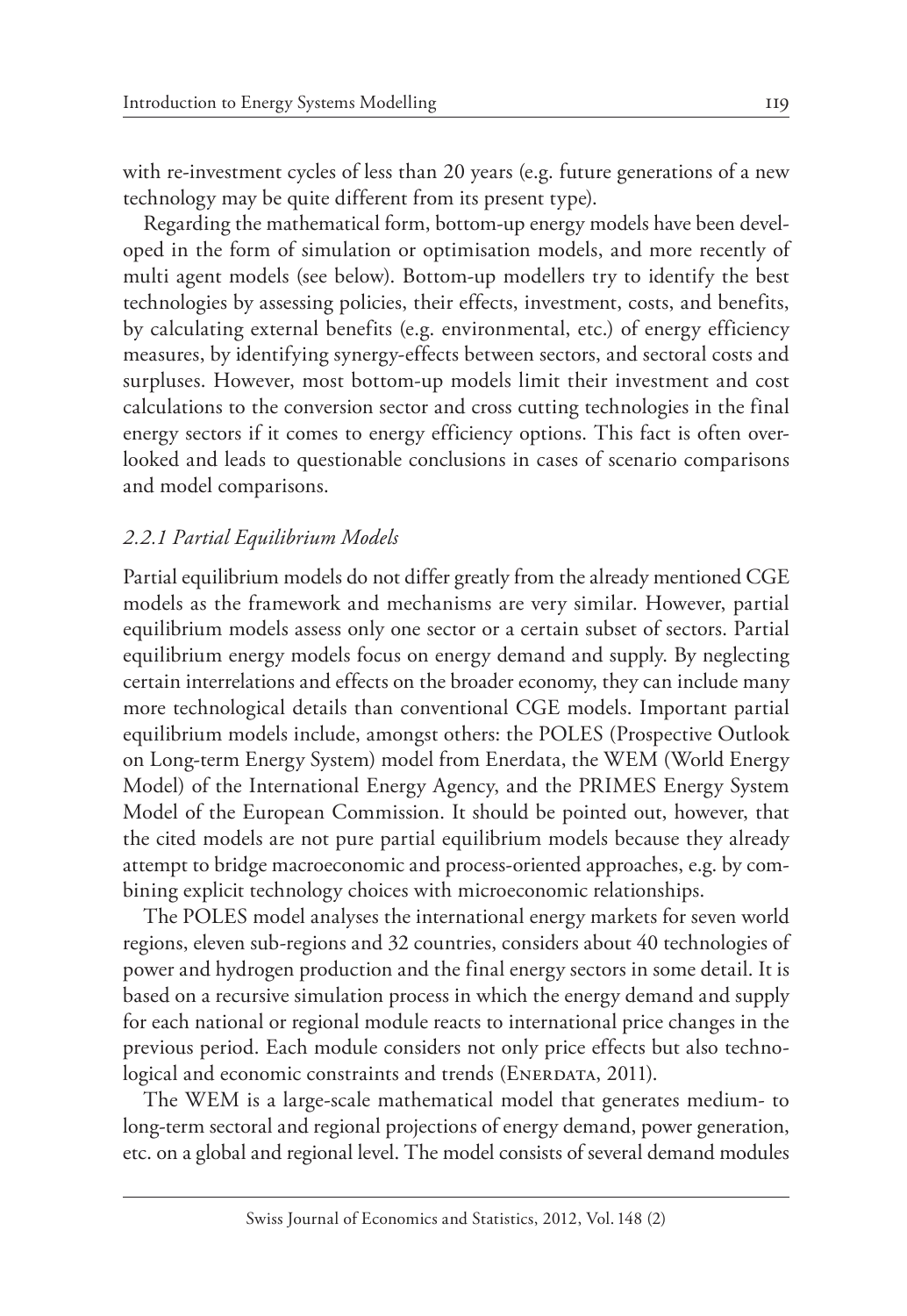(final energy demand of industry, transport, the residential sector and services), a refinery module, a power generation module, three fossil fuel supply modules (gas, oil, and coal) as well as a module which calculates, amongst others, the CO<sub>2</sub> content factors for coal, oil and gas for different sectors and regions. Additionally the model estimates supply-side investments as well as the net change to demand-side investments based on its energy supply and demand projections for three scenarios (IEA, 2011).

PRIMES is used to analyse, for example, the impacts of carbon emission trading and of renewable and energy efficiency policies on energy markets by simulating a market equilibrium for energy demand and supply up to 2030 within each of the EU Member States including endogenous energy price formation. The model consists of 11 sub-models, including several demand- and supplyside modules and, in contrast to other energy models, utilises more recently agent-based objective functions which, however, are not publicly documented (E3Mlab, 2007).

#### *2.2.2 Optimisation Models*

Optimisation models try to define the optimal set of technology choices to achieve a specific target at minimised costs under certain constraints leaving prices and quantity demanded fixed in its equilibrium. The MARKAL model analyses energy demand and supply on a country level using a bottom-up, dynamic modelling approach. Like the above mentioned partial equilibrium models, MARKAL already combines a detailed bottom-up model with a simplified macroeconomic approach. It was developed by the International Energy Agency and designed to support policymakers by providing them with detailed information about energy technologies on the demand and (mostly) supply sides. According to ETSAP (2011), MARKAL aims at identifying a least-cost energy system with cost-effective responses to restraints on emissions. Additionally, price-based policies (taxes, etc.) as well as new technologies and trends in technological change are evaluated and the degree of regional cooperation is estimated. Today, there are several versions of the original MARKAL model including a small macroeconomic model, a microeconomic model, and various added features such as endogenous energy demand projection, responsiveness to price changes, trade of emission permits, uncertainties regarding endogenous technology learning (Seebregts et al., 2002; Loulou et al., 2004).

The TIMES model (The Integrated MARKAL-EFOM System) is one of these MARKAL family models and based on the same modelling approach as the conventional MARKAL model used for overall- and single-sector analysis of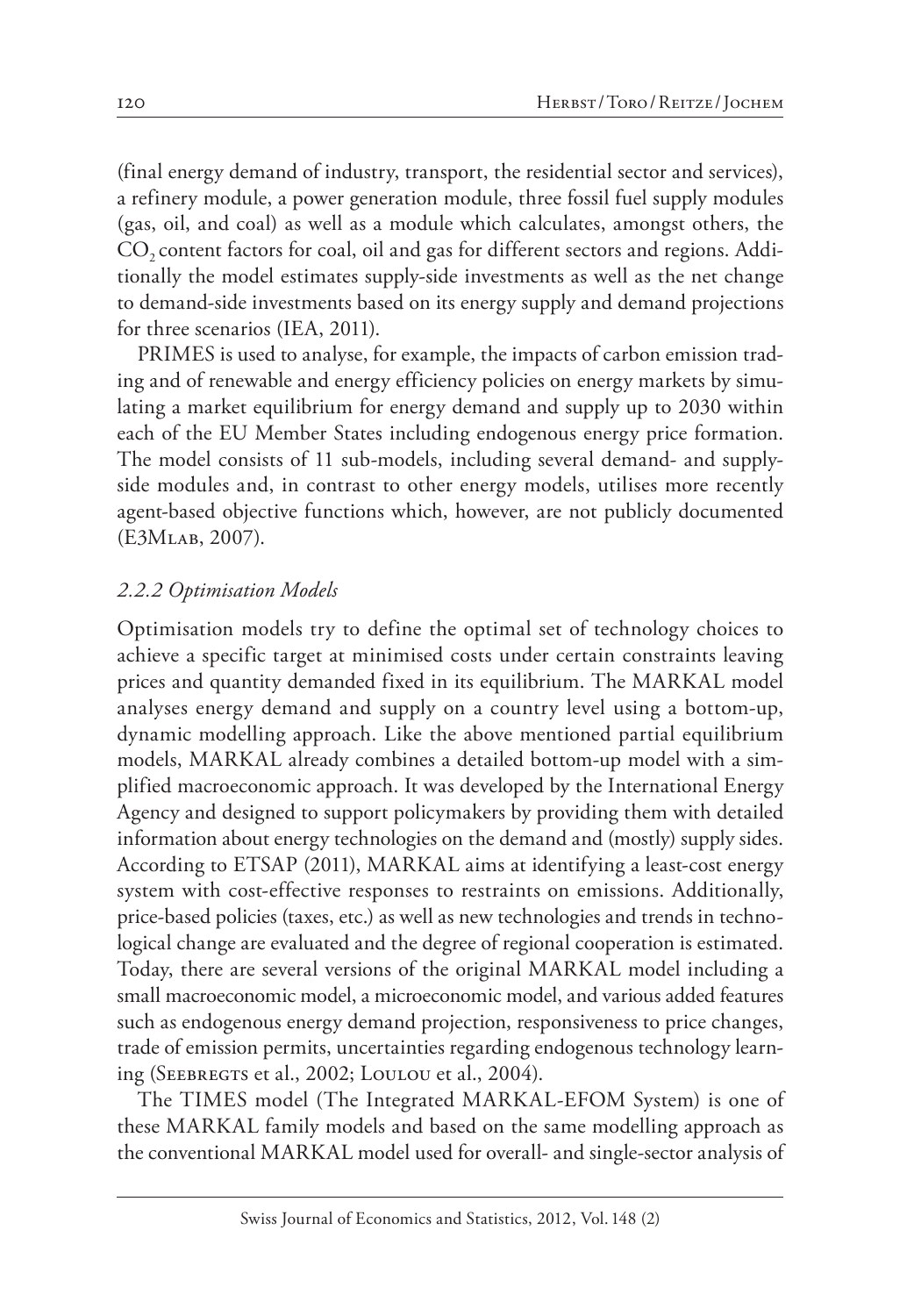the energy market. In comparison with the usual MARKAL model, the TIMES model provides some special features: flexible time periods, data decoupling, process generality, flexible processes, commodity related variables, climate equations, etc. (ETSAP, 2005) Euro MM (European Multi-regional MARKAL), another offspring of the MARKAL model family, is an multi-country energy system optimisation model which evaluates policy and climate change impacts on the energy conversion sector by calculating the least-cost solutions for the energy system (SCHADE et al., 2009).

Another energy supply optimization model frequently cited in literature is MESSAGE (Model for Energy Supply Strategy Alternatives and their General Environmental Impact) developed by the Austrian International Institute for Applied Systems Analysis (IIASA) hosting 11 regions and computing the evolution of the energy sector up to the year 2100 (MESSNER and STRUBEGGER, 1995).

The DIME (Dispatch and Investment Model for Electricity markets in Europe) model is designed as a linear optimisation model for medium- and long-term forecasting of the European (13 Central and Western European countries including Switzerland) electricity generation market covering 11 technologies for electricity generation. Based on the assumptions of a competitive power generation market it minimises costs and is applied to simulate allocation as well as investment decisions regarding the supply side of the electricity sector (EWI, 2011).

The use of optimisation models is limited to discrete energy conversion technologies and typified energy uses (such as cars, different types of insulated houses) as the information on investment and operating cost are needed for the optimisation. This central requirement of optimisation models limits their application to certain technological areas and final energy sectors. It is impossible, for instance, to simulate the energy demand of the service and industrial sector due to their technological variety where cost information cannot be made available. In addition, optimisation models neglect the fact that severe market imperfections and obstacles in many final energy sectors and also the conversion sector (e.g. co-generation) are not simulated leading to unrealistically low projections of energy demand.

#### *2.2.3 Simulation Models*

Simulation models aim to replicate consecutive rules that describe the associations and interrelationships among various system elements, i.e., simulation models attempt to provide a descriptive, quantitative illustration of energy demand and conversion based on exogenously determined drivers and technical data with the objective to model observed and expected decision-making that does not follow a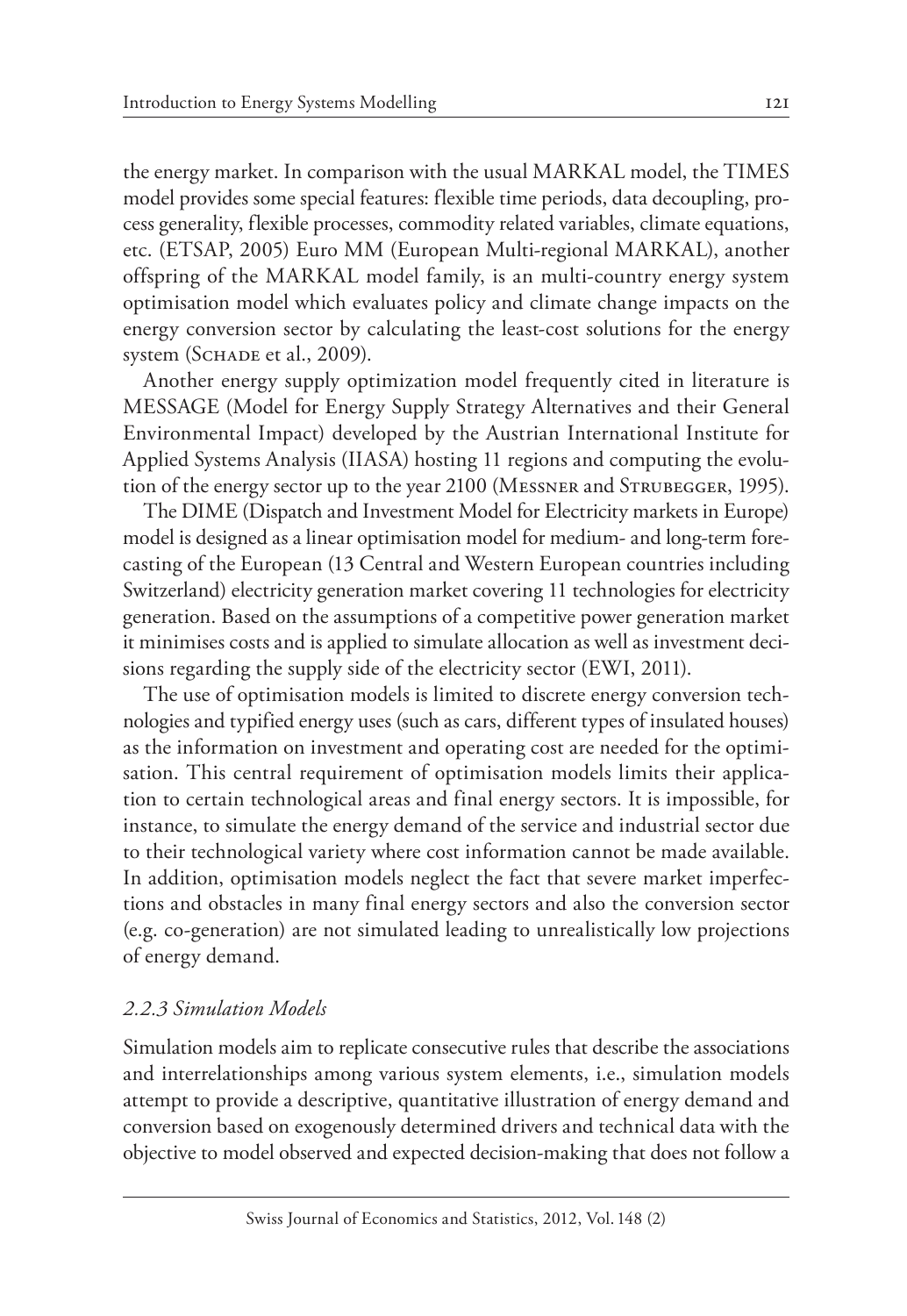cost minimising pattern. Replicating in a simplified manner final user behaviour by modelling their technological choices is based on the variation of pre-defined drivers (e.g. income, population, employees, living area, mileage, government policies, energy prices, etc.). These drivers are correlated with the general economic and demographic development (i.e. scenarios) as well as other boundary conditions (e.g. energy and climate change policies).

Traditionally, the operation and planning of the electricity sector have been simulated using cost minimisation models (see Section 2.2.2.). However, these models are not well suited to the more recent framework which developed due to the electricity sector being restructured and liberalised in most countries (Linares et al., 2008) and therefore several scientists have developed models that also consider imperfect competition as reviewed in VENTOSA et al. (2005). Simulation models are flexible and allow aspects such as strategic behaviour or the absence of complete information to be integrated which help to mirror market imperfections and failures. Well-known examples of this category of simulation model include system dynamics (SD) and agent-based simulation models (see Section 2.2.4). Specific examples include the Residential End-Use Energy Planning System (REEPS); World Energy Model (WEM); Mesures d'Utilisation Rationnelle de l'Energie (MURE); and the National Energy Modelling System – Residential Sector Demand Module (NEMS-RSDM) (MUNDACA and NEIJ, 2009).

Game theory and accounting framework modelling approaches are also considered to be types of simulation models (SENSFUSS, 2008), but also limited to the energy conversion sector. Game theory simulation methods concentrate on the interaction of players on energy markets (strategic decisions) and are commonly used in the energy conversion modelling of market design aspects and market power analysis, especially with respect to stable equilibria analysis (Nashequilibrium). In addition, models such as Cournot, Bertrand and Supply Function Equilibria are simulation approaches employed to research oligopolistic electricity markets. A recent model application for electricity sector analysis is the hybrid Bertrand-Cournot model, where Yao and Oren propose a simulation model of a simplified electricity sector with special emphasis on the transmission situation and prices and the analysis of market and power (Yao et al., 2010).

Accounting frameworks can be considered to be a simple form of a simulation model which aims to account for the physical and economic flows of the energy system (HEAPS, 2002; MUNDACA and NEIJ, 2009). Instead of explicitly modelling 'players' decisions, this type of model accounts for the outcomes of the assumed development (i.e. of a scenario as a consistent bundle of boundary conditions or of a penetration of a particular new technology) in a descriptive manner (e.g. development of technologies resulting from re-investments of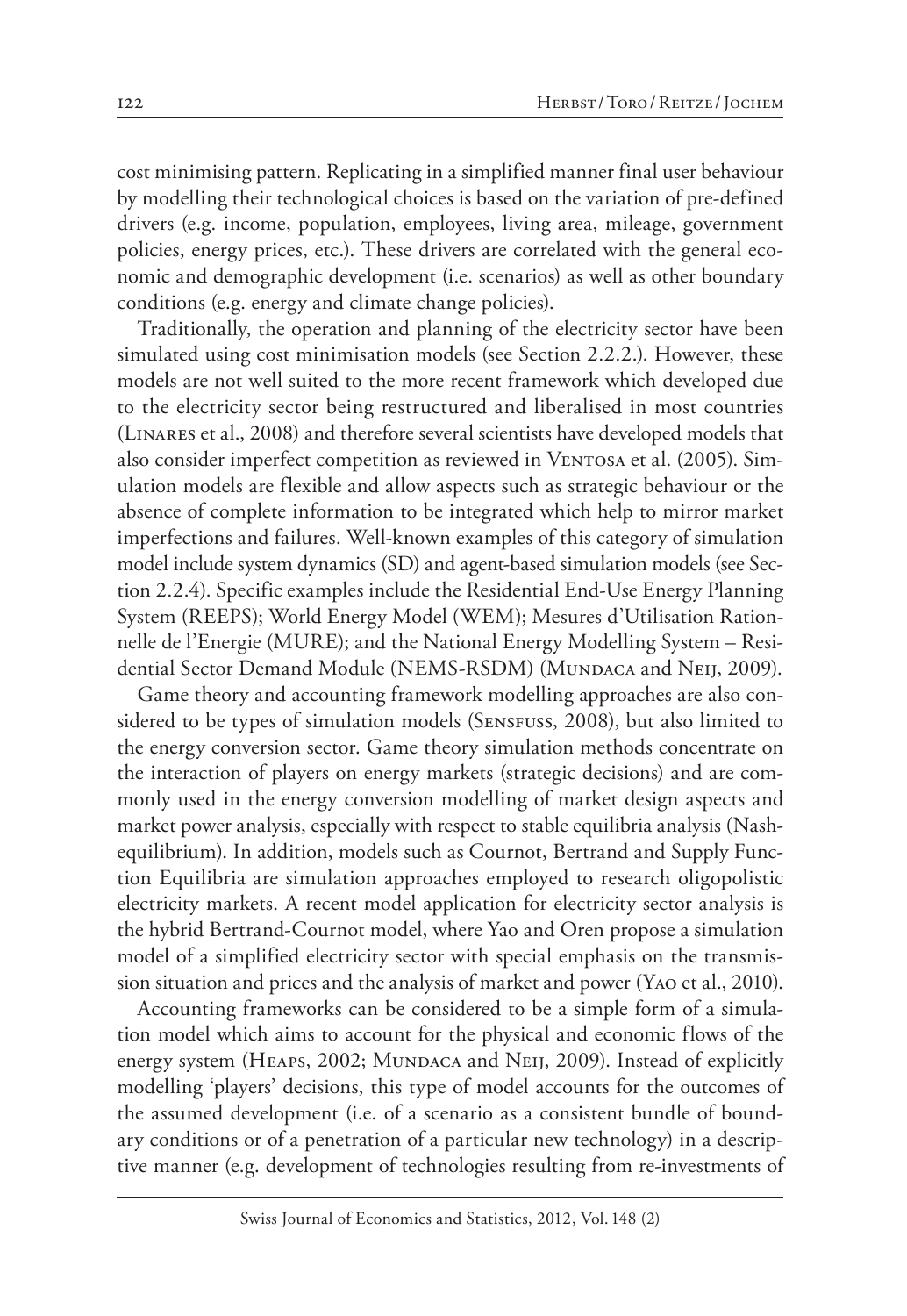new generations of technologies; description of the present routines in decision making in energy technologies) or in a prescriptive manner (e.g. impacts from high-efficient technologies or renewable energies resulting from one or various policy instruments). This approach is commonly applied to project future energy demand of final energy sectors and the related emissions.

Examples of accounting frameworks include models such as Long-Range Energy Alternatives Planning (LEAP); National Impact Analysis (NIA); Bottom-Up Energy Analysis System (BUENAS); Model for Analysis of Energy Demand (MAED); and the Policy Analysis Modelling System (PAMS). Due to their simple structure, accounting frameworks are not commonly applied to simulate decision processes.

#### *2.2.4 Multi-Agent Models*

Multi-agent modelling is a simulation approach which considers market imperfections such as strategic behaviour, asymmetric information and other non-economic influences. The concept and architecture of multi-agent models is derived from the distributed artificial intelligence concept whose application has been greatly extended across several research areas (e.g. macro level complexities) since the early 1990s. Advances in computational methods and resources and in complex, multi-disciplinary ecological and natural resource research methodologies combined with progress in more specialised statistical approaches have allowed researchers to expand the use of agent-based modelling, especially to decisionand policymakers (Foley et al., 2005; Heemskerk et al., 2003).

Agent-based models are considered to be more than just innovative research tools for analysing complex systems, but are also regarded as an instrument for end-users to improve decision-making as well as to test specific policies and project alternative scenarios and futures (ALEXANDRIDIS and PIJANOWSKI, 2006). An important aspect with respect to micro-level interactions relates to the role of the defined agents as well as to the decisions and interactions between heterogeneous actors in the system. In this respect, agents have in common the ability to act autonomously, interact with other agents, react to the environment, and take the initiative to act (WOOLDRIDGE, 1995, 2009).

Agent-based models applied to the electricity sector are widespread in literature. Traditionally, they tended to focus on operational aspects rather than on long-term simulations until recently when some agent models have been applied to long term planning due to the reasoning that the capacities are being built up as the result of investment decisions. FICHTNER et al. (2003) suggest the combined application of an agent-based approach and a linear optimisation model for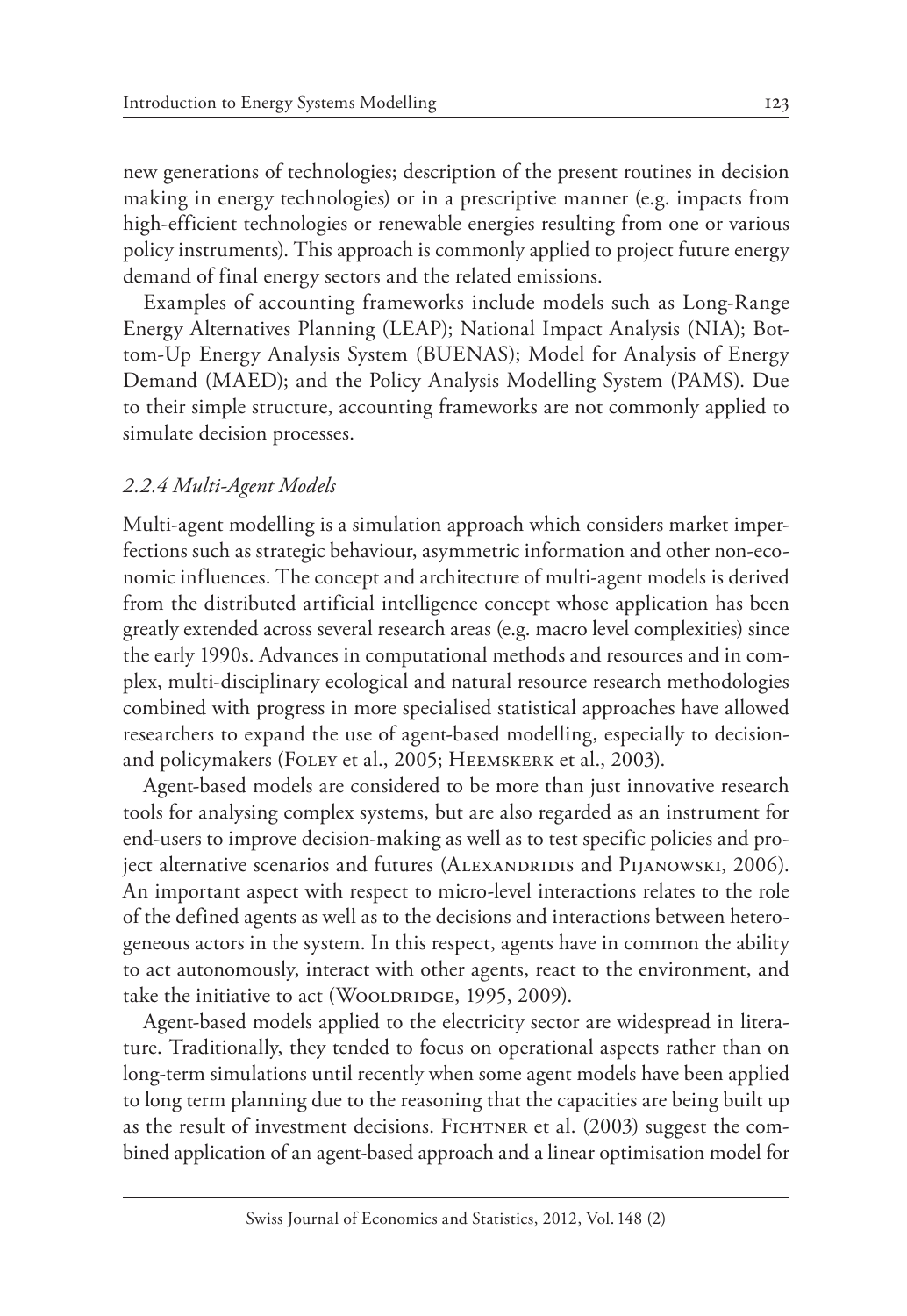strategic planning patterns of electricity suppliers in liberalised markets. Further examples in this field include the research carried out by WITTMANN (2008), who developed an agent-based model of energy investment decisions in urban energy systems with the focus on decentralised converting technologies.

In addition, the tool PowerACE was also developed within an agent-based platform in order to analyse the German electricity and focused on three main topics. First, Sensfuss (2008) and Sensfuss et al. (2008) analysed the impact of renewable electricity generation on the electricity market. Another part of the model investigates the role of learning algorithms in price building mechanisms on the electricity market and the impact of market structure and design on electricity prices (WEIDLICH and VEIT, 2008). The third topic looked at long-term developments in terms of investment decisions in the conventional power sector (Genoese et al., 2007) and market power (Möst and Genoese, 2009).

So far, the multi-agent models are limited to applications of the energy converting technologies and a few applications on final energy sectors (e.g. Jochem, 2009). One major obstacle of developing and using multi-agent models is the enormous demand on additional empirical data in order to simulate the behaviour of the different agents.

# **3. Top-Down versus Bottom-Up**

Between the late 1970s and the 1990s many debates about the quality of energy demand projections and the related impacts on the economy and society could be witnessed at international conferences, energy symposia, or seminars (Krause, 1996; Manne and Richels, 1990). There was insufficient understanding of the strengths, weaknesses, and limitations of the top-down and bottom-up models used by the different disciplinary communities, but with the increasing interdisciplinary competence of energy research teams over the last decade there has also been a growing demand to combine the two approaches and, hence, their advantages.

#### *3.1 Strengths, Weaknesses and Limitations*

In relation to the above mentioned models one can generalise certain advantages and disadvantages for top-down and bottom-up modelling.

One major advantage of top-down energy models is their application of feedback loops to welfare, employment, and economic growth. This endogenous assessment of economic and societal effects results in higher consistency and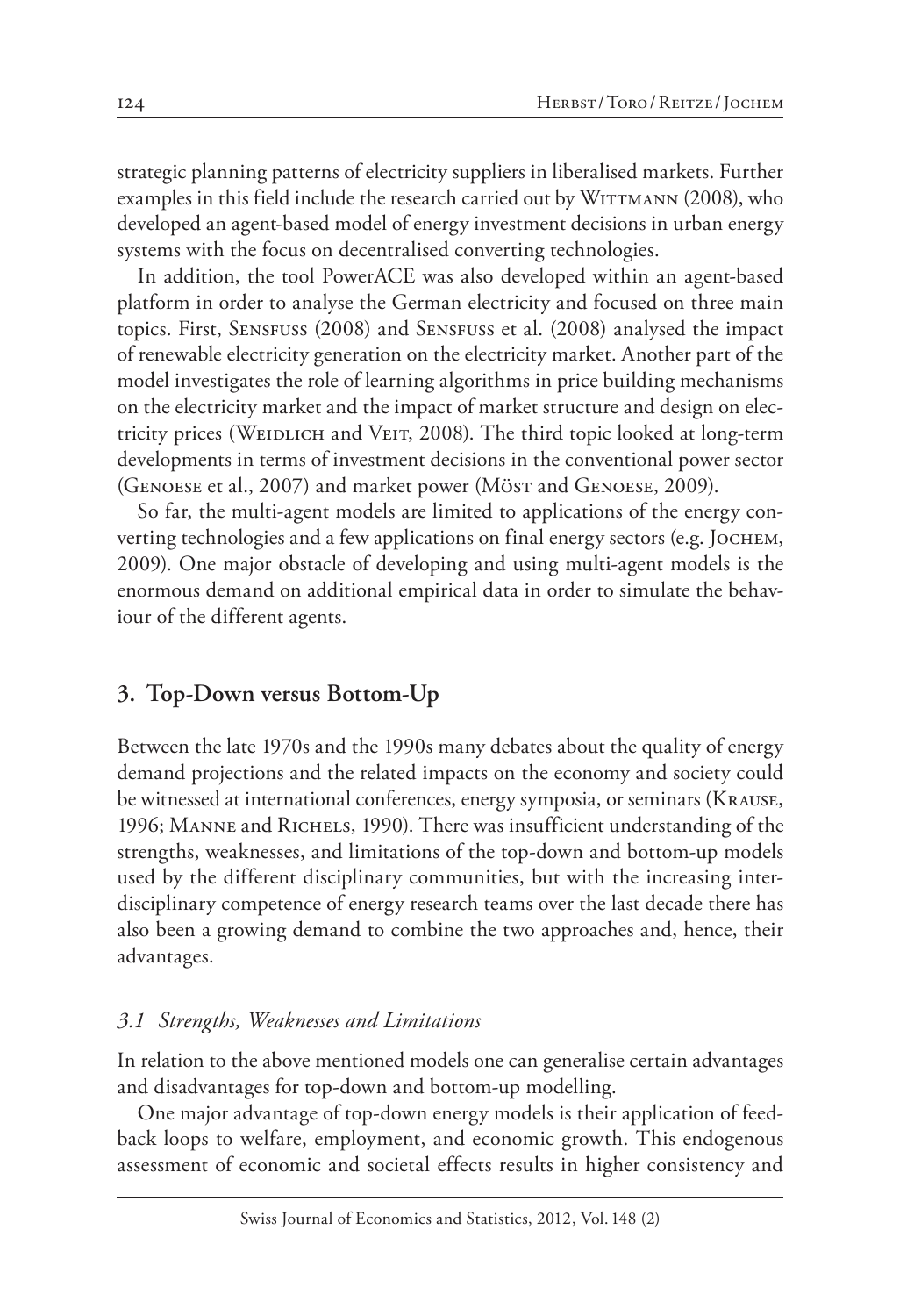facilitates a comprehensive understanding of energy policy impacts on the economy of a country or region. On the other hand, top-down models suffer from the lack of technological detail and deliver rather generalised information. Consequently, they might not be able to give an appropriate indication of technological progress (as they do not directly model technological change – this is only considered via substitution elasticities), non-monetary barriers to energy efficiency or specific policies for certain technologies or branches. Especially in the long run, when substantial technological change, saturation, and intra-sectoral structural change can be expected and has to be included in a plausible model, top-down models are not suited to show in a transparent manner credible technology futures.

Furthermore, driven by the assumption of efficiently allocating markets, topdown modelling approaches tend to underestimate the complexity of obstacles and their non-monetary form like lack of knowledge, inadequate decision routines, or group-specific interests of technology producers or of whole sales. CGE models assume that any policy implies additional cost, although highly profitable (but unrealised) investments in energy efficiency may reduce cost and increase profits and tax income. Transaction costs are only implicitly covered and cannot be changed by relevant policies such as technical standards or energy efficiency networks. Finally, as they are focused on monetary terms, they consequently tend to favour monetary related policies, e.g. price-based (taxes, subsidies, etc.) policies or emission certificates and regulatory (bans and rules) policies (Hourcade et al., 2006).

In contrast to macroeconomic modelling, bottom-up modelling approaches incorporate a high degree of technological detail which enables them to present very detailed pictures of energy demand and energy supply technologies, as well as plausible technology futures. Bottom-up models can also give detailed evaluations of sector- or technology-specific policies (Catenazzi, 2009). However, this high degree of detail means that bottom-up modellers are heavily dependent on data availability and credibility with regard to their many assumptions on technology diffusion, investments and operating cost. There are also criticisms of bottom-up modelling concerning the neglect of programme costs, the feedback of energy policies as well as the lack of macro-effects of the presumed technological change on overall economic activity, structural changes, employment, and prices.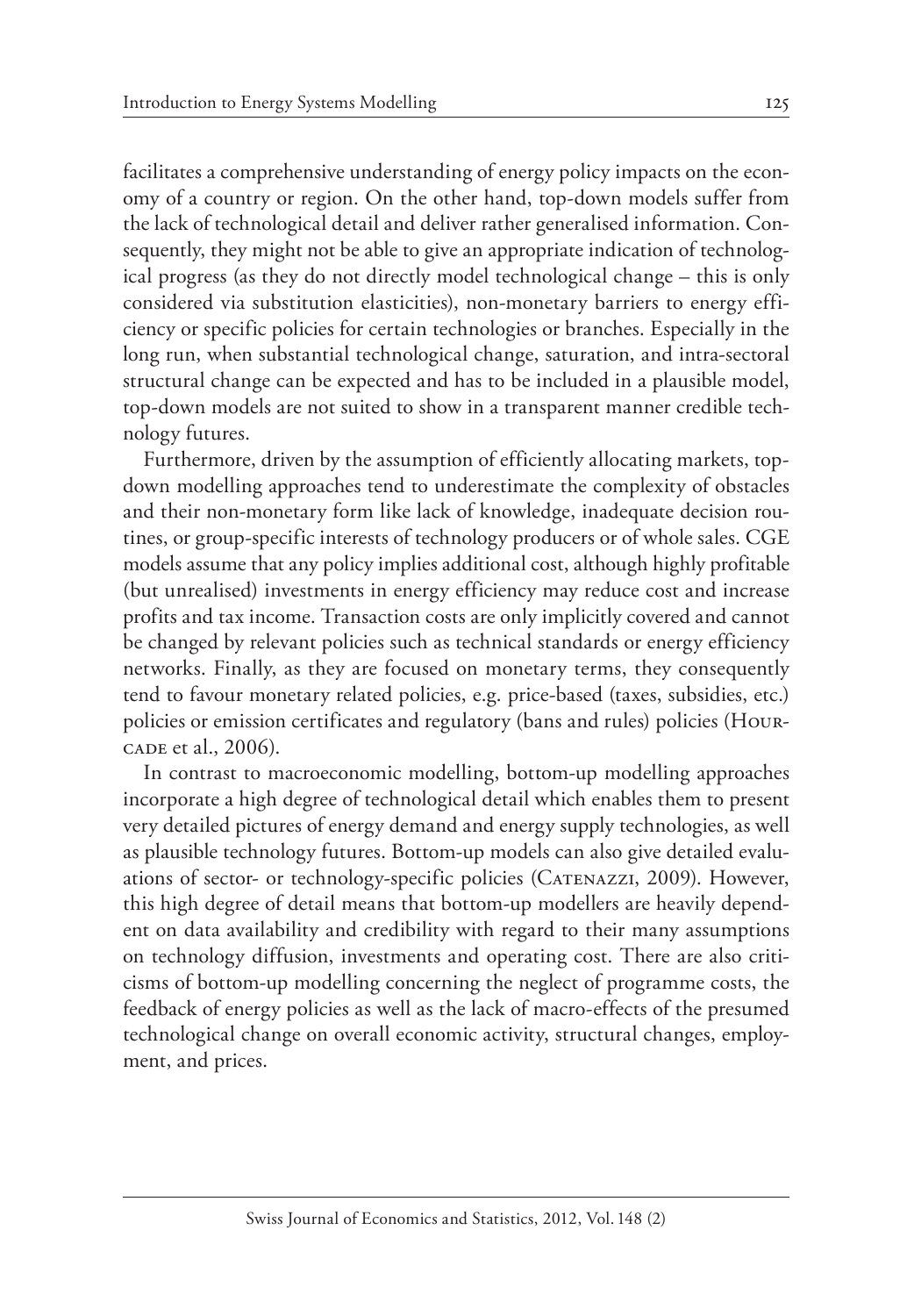# *3.2 Hybrid Energy System Models*

To overcome the above mentioned weaknesses and limitations of conventional top-down and bottom-up energy models, energy modelling is currently moving in the direction of hybrid energy system modelling combining at least one macroeconomic model with at least one set of bottom-up models for each final energy sector and the conversion sector. According to HOURCADE et al. (2006) and BATAILLE (2005) a high-quality hybrid model system should incorporate at least three properties: (1) technological explicitness, (2) microeconomic realism and (3) macroeconomic completeness. Top-down modelling on its own provides energy modellers with a high degree of macroeconomic completeness through the feedback loops for economy, welfare, etc. combined with microeconomic realism, e.g. the decision-making processes of the different agents, etc. (see Section 2.1). Pure bottomup modelling, on the other hand, offers a high level of technological explicitness and a low level of macroeconomic completeness (see Section 2.2). Merging these three properties into one hybrid system can take place in several different ways. The simplest form of linking top-down and bottom-up approaches, also called 'soft linking', is the manual transfer of data, parameters and coefficients. If this transfer is further evolved using automatic routines, a 'hard link' is established between the different models. This form of a 'soft link' has been applied in Swiss energy demand and supply projections in a rather complex model setting of a macroeconomic model and several bottom-up models for all final energy sectors and the conversion sector by four model teams (BFE, 2007).

The rather simple hybrid bottom-up CGE model SCREEN (Sustainability Criteria for Regional Energy policies) for Switzerland, has also been developed, combining technological details of the electricity sector with a macroeconomic CGE framework (Kumbaroglu and Madlener, 2001). It was used to analyse the effects of a CO<sub>2</sub> tax in Switzerland, but was not further developed.

The next step for connecting top-down and bottom-up models is to apply partial model elements (top-down or bottom-up) in their modelling counterparts. CATENAZZI (2009) defines two hybrid energy model systems in this context: 'macroeconomic models with bottom-up energy supply models' and 'bottom-up models with some limited macroeconomic sub-models'. The MARKAL model family is an example for the latter (see Section 2.2.2). A similar approach is used by HOURCADE et al (2006), who define the following three categories of hybrid energy models: 'bottom-up models with macroeconomic feedbacks', 'bottom-up models with microeconomic behavioural parameters for technology choices' and 'top-down models with more technological explicitness or parameters for endogenous technological change'.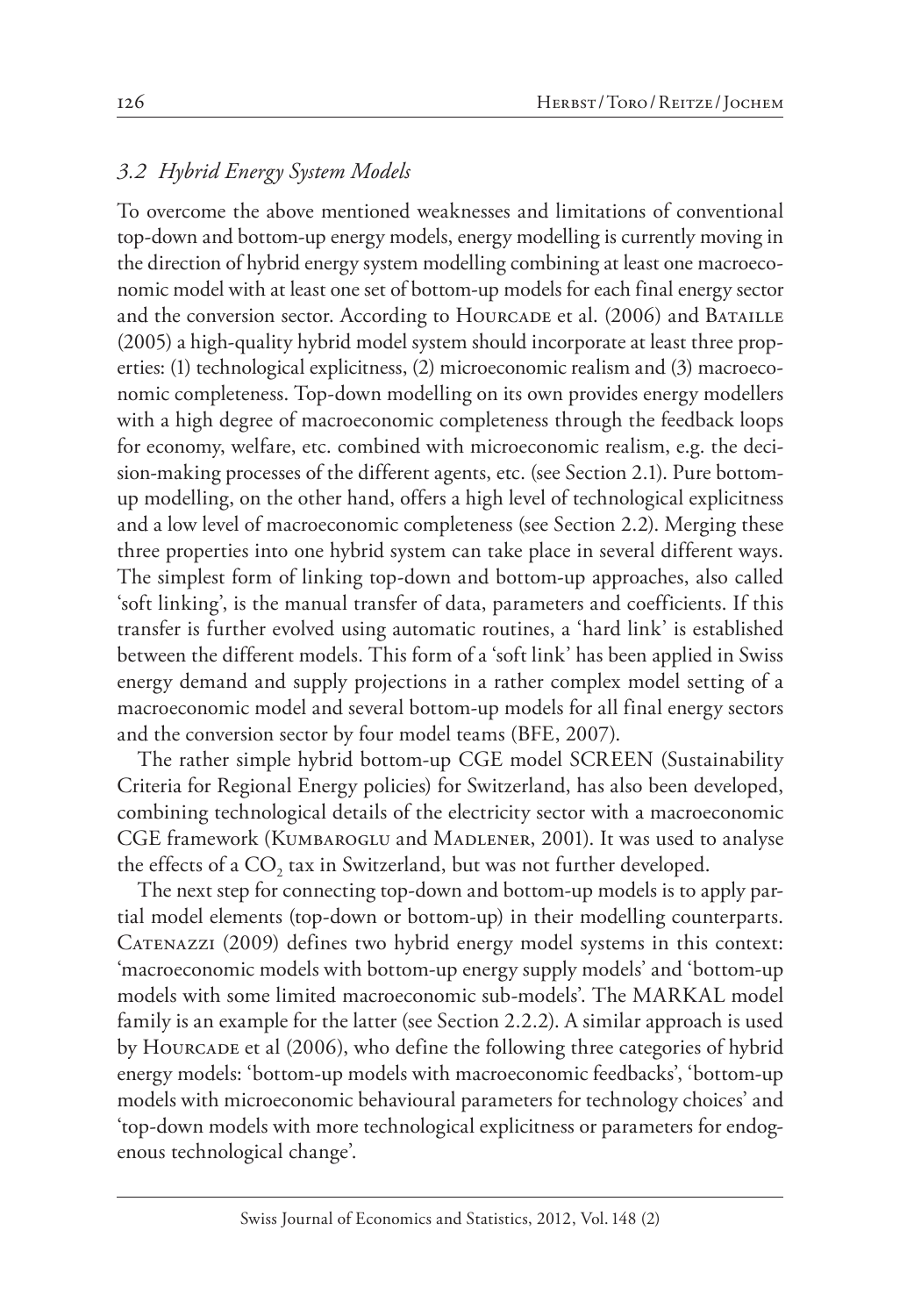One of the presently established hybrid model systems was applied in the ADAM project (Adaptation and Mitigation Strategies), a European energy model (Jochem et al., 2007). The model system in ADAM combines a macroeconomic model (E3ME), with a set of bottom-up models for the four final energy sectors (industry, services, transport and the residential sector which has been split up into buildings and electrical appliances). This hybrid system has been applied to project the energy demand and supply of 29 European countries up to 2050 in various scenarios (JOCHEM et al., 2007; SCHADE et al. 2009).

Challenges facing hybrid energy modelling include, amongst others, the need to keep such combined model systems theoretically consistent and empirically valid without constructing huge models that are incomputable. Additionally, the endogenous consideration of structural change (inter-sectoral as well as intrasectoral) and technological progress are important issues that require further attention and research.

### *3.3 Linking the Results of Process-Based Models and Macroeconomic Models*

Presently, there are scarcely any hard links between process-oriented energy models and macroeconomic models. This is due to the disciplinary cultures in which each type of energy model has been developed. Linking the models is mostly limited to a manual transfer of a few major drivers (e.g. population, gross value added of the economic sectors, or energy prices on world markets) and to investment figures (often only from the energy conversion sector of bottom-up models being transferred to macroeconomic models). On top of this, the few existing links have not been implemented in electronically based transformation modules ('hard links'), but are manually transferred by the researchers and teams involved (e.g. the Energy Perspectives of Switzerland; see BFE, 2007).

The need to link these two 'worlds' is the challenge presently facing energy demand and supply modelling. Analysts have to simulate the projected futures in both types of models in a consistent way which may induce the need for one or two iterative runs between the two types of models simulating those policy scenarios that deviate substantially from a reference scenario (e.g. a climate change scenario with substantial reductions of greenhouse gas emissions during the next few decades, assuming substantial increases in energy and material efficiency and intensive use of renewable energies). For example, the TRANSFORM module of the ADAM project translates monetary production data of basic goods industries into physical production. It also incorporates improvements in material efficiency and material substitution and saturation by the MATEFF model; a bottom-up model for simulating those effects on basic products like steel, cement,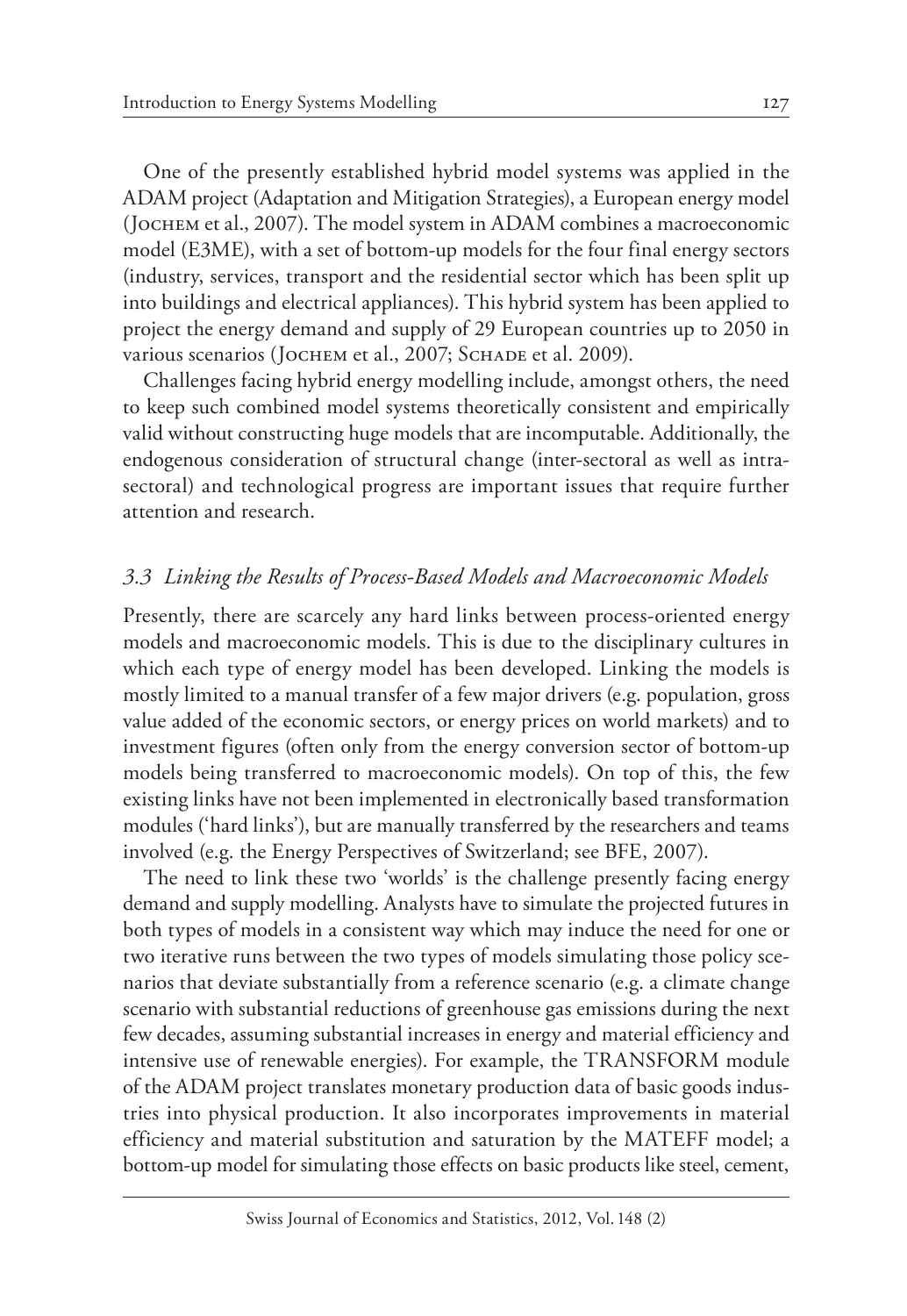non-ferrous metals, paper, glass, etc. Finally, the IMPULSE module of this hybrid model system collects all data of the bottom-up models on investments, changing operating cost (including energy cost), and the programme costs, stemming from the policies assumed in a particular scenario. (JOCHEM et al., 2007; SCHADE et al. 2009). To relate the specific energy demand of basic materials to their physical production and not to monetary production data is very important in order to arrive at realistic and transparent results in energy demand projections of basic product industries.

Additional policy efforts in energy and material efficiency as well as in renewable energies imply a substitution of energy uses by increasing capital investments and related employment. These policies generally induce programme costs for governments and industrial associations which can be relevant in real terms – or at least in the political debate. Hybrid models can analyse essential questions for detailed climate change policies reflected in bottom-up models on the one hand and the impacts of those mitigation scenarios on the economy by macroeconomic models on the other hand.

### **4. Conclusions**

Hybrid energy system models help understand the advantages and limitations of the existing bottom-up and top-down energy models and to improve the consultation process of the energy analysts for decision-makers in governments, international institutions (e.g. IEA, UNEP) and large energy supply companies as well as energy technology producers. While the energy models on both levels (bottom-up and top-down) are further improved by more detailed structures, more empirically based equations and adding multi-agent aspects, the progress of the development of hard links of the two modelling levels is of crucial interest. In the near future, transformation modules should intensify the interaction between process-oriented models and macroeconomic models by implementing computer-based hard links; example are: (1) the development of living areas of the residential sector derived from relationships of demographic variables, income per capita, and other preferences of private households; (2) the mileage of cars, trucks, ship, or public transport depending on demographic variables, per capita income, foreign trade and industrial production, and inter-industrial structural change. In addition, the different impacts on material substitution or material efficiency in energy-intensive industries should be modelled in more detail based on numeric factors and relationships. In this context, export/import ratios and detailed recycling data of the different basic products should be taken into account.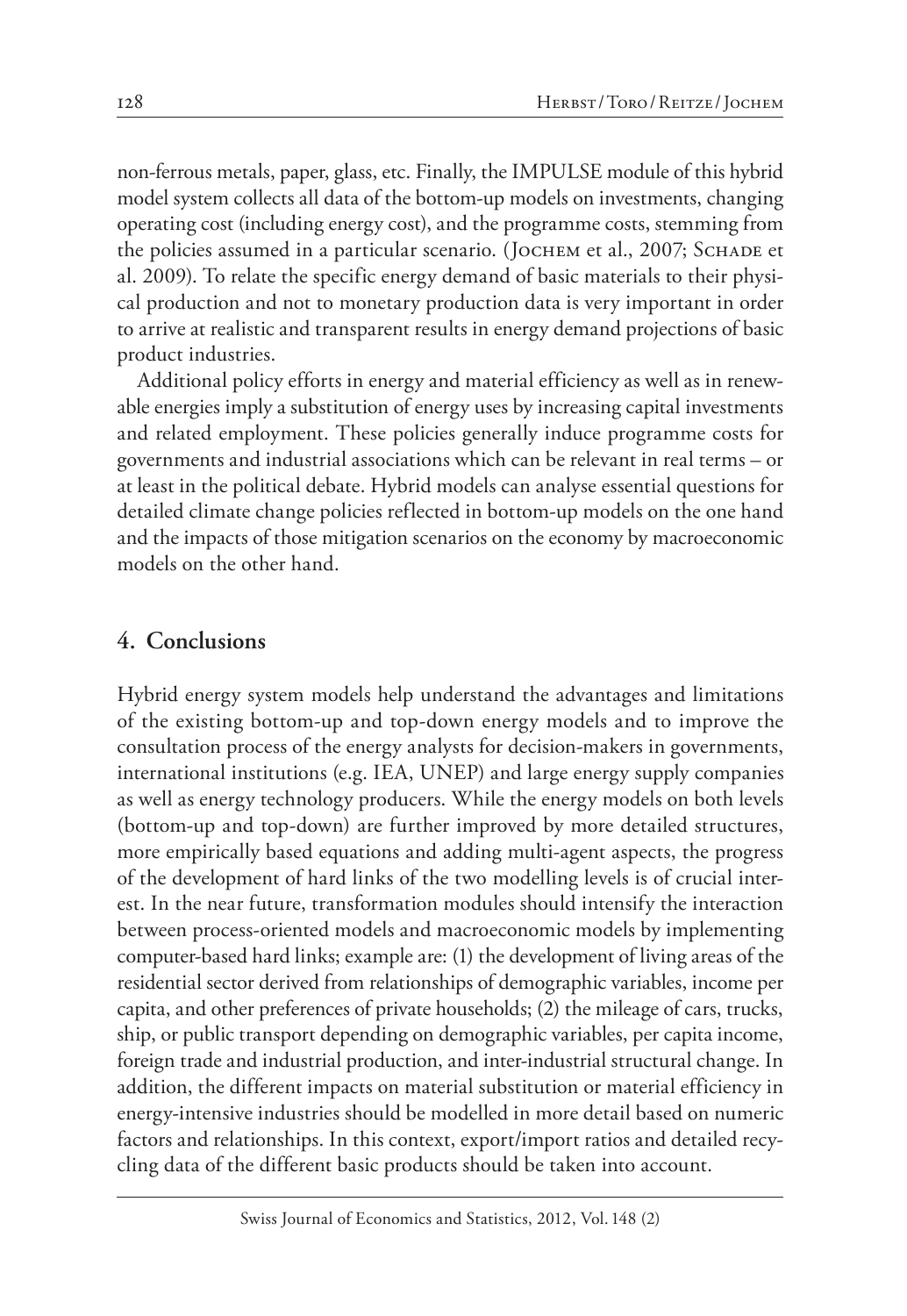In the more distant future, company size (e.g. small, medium, big) and the influences of barriers and supporting factors of energy efficiency measurements should also be implemented in bottom-up models in order to improve the transparency between potentials, obstacles, and impacts of sector- or technology-oriented policies. The progress expected will lead to a more transparent simulation of sector- and technology-oriented policies by governments and trade associations and to more reliable information of the impacts of those policies at the economic and societal level.

# **References**

- Alexandridis, K. T., and B. C. Pijanowski (2006), "Modular Bayesian Inference and Learning of Decision Networks as Stand-Alone Mechanisms of the MABEL Model: Implications for Visualization, Comprehension, and Policy-Making", Argonne National Laboratory and the University of Chicago.
- BAHN, O., and C. FREI (2000), "GEM-E3 Switzerland: A Computable General Equilibrium Model applied for Switzerland", Paul Scherrer Institut (PSI), General Energy Research Department (ENE), Villigen.
- BATAILLE, C. G. F. (2005), "Design and Application of a Technologically Explicit Hybrid Energy-Economy Policy Model with Micro and Macro Economic Dynamics", Thesis in the School of Resource and Environmental Management, Simon Fraser University.
- BERNARD, A., and M. VIELLE (2008), "GEMINI-E3, A General Equilibrium Model of International-National Interactions between Economy, Energy and Environment", *Computational Management Science,* 5(3), pp. 173–206.
- BFE (Bundesamt für Energie) (2007), *Die Energieperspektiven 2035 Band 1 Synthese*, Bern.
- Böhringer, C. (1998), "The Synthesis of Bottom-Up and Top-Down in Energy Policy Modelling", *Energy Economics*, 20, pp. 233–248.
- BöHRINGER, C., and A. Löschel (2006), "Promoting Renewable Energy in Europe: A Hybrid Computable General Equilibrium Approach", *Special Issue of the Energy Journal, Hybrid modeling of energy-environment policies: Reconciling bottom-up and top-down*.
- BÖHRINGER, C., and T. RUTHERFORD (2006), "Combining Top-Down and Bottom-Up Analysis in Energy Policy Analysis", Technical Report Discussion paper 06-07, ZEW.
- BÖHRINGER, C., and T. RUTHERFORD (2008), "Combining Bottom-Up and Top-Down", *Energy Economics,* 30, pp. 574–596.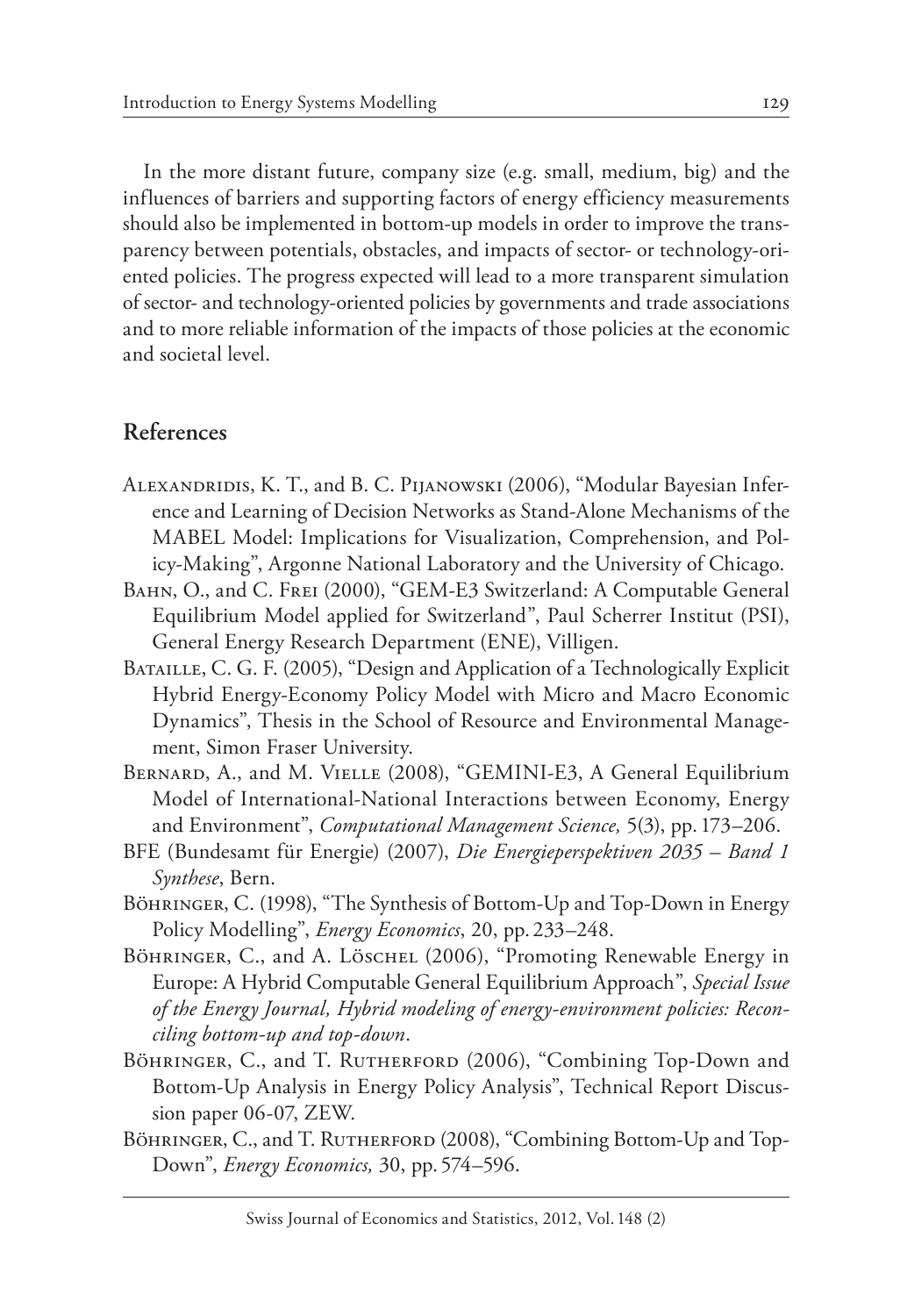- CAMECON (2011), Cambridge Econometrics, website: http://www.camecon. co.uk/ ModellingTraining/suite\_economic\_models/E3ME.aspx.
- Capros, P., et al. (1996a), "Double Dividend Analysis: First Results of a General Equilibrium Model (GEM-E3) Linking the EU-12 Countries", in *Environmental Fiscal Reform and Unemployment,* C. Carraro and D. Siniscalco, eds., Kluwer Academic Publishers.
- Capros, P., and P. Georgakopoulos (1996b), "Coordinated versus Uncoordinated European Carbon Tax Solutions Analysed with GEM-E3 Linking the EU-12 Countries", in *Economic Aspects of Environmental Policy,* S. Proost, eds., Kluwer Academic Publishers.
- Catenazzi, G. (2009), "Advances in Techno-Economic Energy Modeling: Costs, Dynamics and Hybrid Aspects", Dissertation, Swiss Federal Institute of Technology (ETH), Zürich.
- CES (2008), "The GEM-E3 Model. A General Equilibrium Model for Europe and the World", Centre for Economic Studies, KULeuven, Belgium.
- De Vries, B., M. Janssen, A. Beusen, et al. (1999), "Perspectives on Global Energy Futures: Simulations with the TIME Model", *Energy Policy*, 27, pp,477–494.
- E3MLAB (2007), "The Primes Model: Version Used for the 2007 Scenarios for the European Commission including new Sub-Models Recently Added", website: http://www.e3mlab.ntua.gr/DEFAULT.HTM.
- Enerdata (2011), Enerdata global energy intelligence, website: http://www. enerdata.net/enerdatauk/solutions/energy-models/poles-model.php.
- ETSAP (2001), ETSAP, website: http://www.etsap.org/markal/main.html.
- ETSAP (2005), "Documentation for the TIMES Model: Part 1", April 2005, website: http://www.etsap.org/tools.html.
- Eurostat (2008), "Eurostat Manual of Supply, Use and Input-Output Tables", Methodologies and Workingpapers, 2008 edition, Luxembourg.
- EWI (2011), Energiewirtschaftliches Institut an der Universität zu Köln, website: http://www.ewi.uni-koeln.de/Elektrizitaetsmodell.154.0.html.
- Fichtner, W., D. Möst, M. Wietschel, C. Weinhardt, and O. Rentz (2003), "Zur strategischen Planung bei Energieversorgern in liberalisierten Energiemärkten", *WiSt- Wirtschaftswissenschaftliches Studium*, 32 (12), pp. 707–713.
- FSO (2010), Federal Statistical Office, website: http://www.bfs.admin.ch/bfs/ portal/en/index.html.
- Foley, J., et al. (2005), "Global Consequences of Land Use", *Science,* 309, 570, DOI: 10.1126/science.1111772.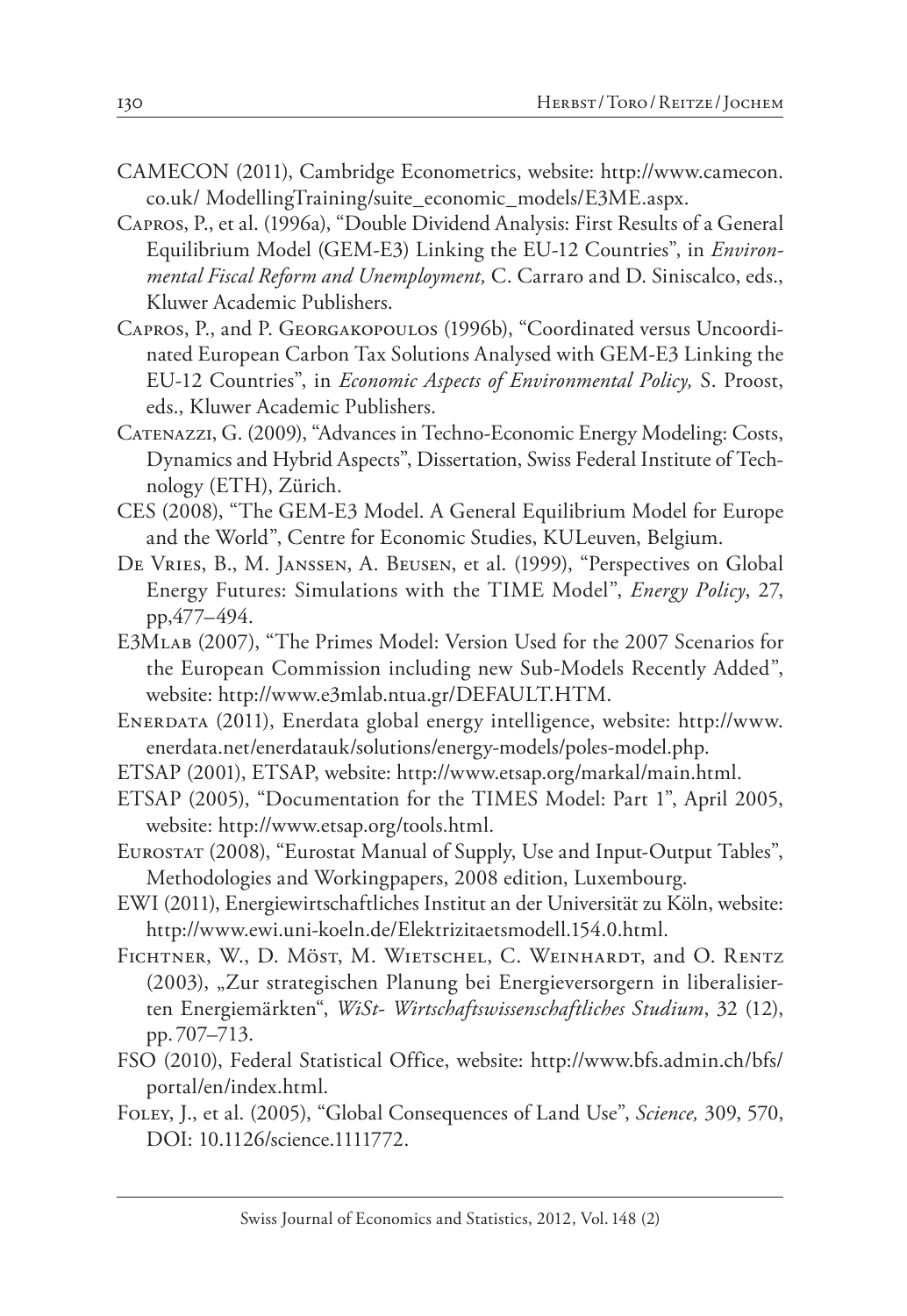- Forrester, J. W. (1958), "Industrial Dynamics A Major Breakthrough for Decision Makers", *Harvard Business Review,* 36(4), pp. 37–66.
- Forrester, J. W. (1962), *Industrial Dynamics,* 2nd edition, MIT Press, John Wiley & Sons, New York.
- Forrester, J. W. (1971), *World Dynamics,* Wright-Allen Press, Cambridge MA.
- Forrester, J. W. (1980), "System Dynamics Future Opportunities", in *System Dynamics. TIMS Series in the Management Sciences*, Augusto A. Legasto, Jay W. Forrester, and James M. Lyneis, eds., vol. 14, pp. 7–21, Amsterdam: North-Holland.
- GENOESE, M., F. SENSFUSS, and D. MOEST (2007), "Power Plant Investments under Different Emission Allocation Schemes", Proceedings of the 9th IAEE European Conference on Energy Economics (10–12 June 2007), Florence, Italy.
- Greene, W. H. (2003), *Econometric Analysis,* Fifth Edition, New York University, Pearson Education, New Jersey.
- Heaps, C. (2002), "Global Scenario Group Futures", SEI, technical notes, report 9.
- Heemskerk, M., K. Wilson, and M. Pavao-Zuckerman (2003), "Conceptual models as tools for communication across disciplines", *Conservation Ecology,* 7(3): 8.
- Hourcade, J. C., et al. (2006), "Hybrid Modeling: New Answers to Old Challenges", *The Energy Journal 2*, Special issue (2006) pp. 1–12, C.I.R.E.D., Nogent-sur-Marne cedex.
- IEA (2010), "World Energy Outlook 2010", International Energy Agency, Paris Cedex, France.
- IEA (2011), "World Energy Model Methodology And Assumptions", International Energy Agency, Paris Cedex, France.
- Jochem, E., T. Barker, S. Scrieciu, W. Schade, N. Helfrich, O. Edenhofer, N. Bauer, S. Marchand, J. Neuhaus, S. Mima, P. Criqui, J. Morel, B. Chateau, A. Kitous, G. J. Nabuurs,, M. J. Schelhaas, T. Groen, L. Riffeser, F. Reitze, E. Jochem, G. Catenazzi, M. Jakob, B. Aebischer, K. Kartsoni, W. Eichhammer, A. Held, M. Ragwitz, U.REITER, S. KYPREOS, and H. TURTON (2007), "EU-Project ADAM: Adaption and Mitigation Strategies: Supporting European Climate Policy – Deliverable M1.1: Report of the Base Case Scenario for Europe and Full Description of the Model System", Fraunhofer ISI, Karlsruhe, November 2007.
- Jochem, E., T. Barker, S. Scrieciu, W. Schade, N. Helfrich, O. Edenhofer, N. Bauer, S. Marchand, J. Neuhaus, S. Mima, P. Criqui, J. Morel, B. Chateau, A. Kitous, G. J. Nabuurs,, M. J. Schelhaas,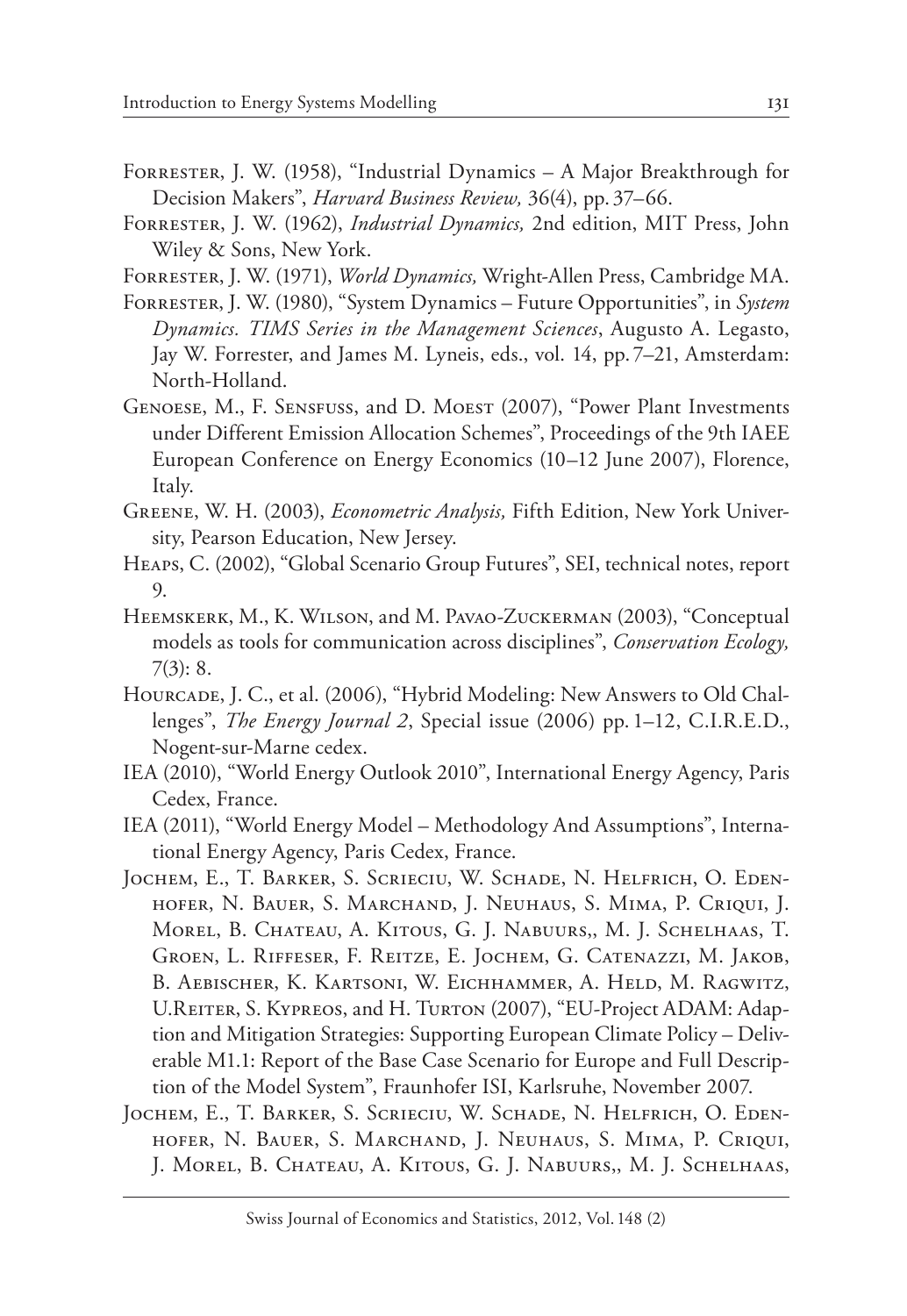T. Groen, L. Riffeser, F. Reitze, E. Jochem, G. Catenazzi, M. Jakob, B. AEBISCHER, K. KARTSONI, W. EICHHAMMER, A. HELD, M. RAGWITZ, U.Reiter, S. Kypreos, and H. Turton (2007) (2008), "EU-Project ADAM: Adaption and Mitigation Strategies: Supporting European Climate Policy – Deliverable M1.2: Report of the Reference Case Scenario for Europe", Fraunhofer ISI, Karlsruhe, November 2008.

- Jochem, P. (2009), "A CO2 Emission Trading Scheme for German Road Transport – Assessing the Impacts using a Meso Economic Model with Multi-Agent Attributes", Nomos, Baden-Baden
- KRAIL, M., and W. SCHADE (2010), "The Potential of Alternative Fuel Cars for Achieving CO2 Reduction Targets in EU27".
- krause, F. (1996), "The Costs of Mitigating Carbon Emissions: A Review of Methods and Findings from European Studies", *Energy Policy* Vol 24, no 10, p. 899–915.
- KUMBAROGLU, G., and R. MADLENER (2001), "A Description of the Hybrid Bottom-Up CGE Model SCREEN with an Application to Swiss Climate Policy Analysis", CEPE Working Paper No. 10, Zürich.
- LINARES, P., F. J. SANTOS, M. VENTOSA, and L. LAPIEDRA (2008), "Incorporating Oligopoly, CO2 Emissions Trading and Green Certificates into a Power Generation Expansion Model", *Automatica*, vol. 44, no. 6, pp. 1608–1620.
- Löschel, A. (2002), "Technological Change in Economic Models of Environmental Policy: A Survey", *Ecological Economics,* 43, pp. 105–126.
- LOULOU, R., G. GOLDSTEIN, and K. NOBLE (2004), "Documentation for the MARKAL Family of Models", Energy Technology Systems Analysis Programme (ETSAP), website: www.etsap.org.
- MANNE, A, and R. G. RICHELS (1990), "CO<sub>2</sub> Emission Limits: An Economic Cost Analysis for the USA", *The Energy Journal* vol. 11(2), pp. 51–74
- Manne, A., and R. G. Richels (2004), "MERGE: A Model for Evaluating the Regional and Global Effects of GHG Reduction Policies", website: www. standford.edu/group/MERGE.
- Mayer, H. (2007), "Calculation and Analysis of a Hybrid Energy Input-Output Table for Germany within the Environmental-Economic Accounting (EEA)", Paper presented at the 16th International Input-Output Conference 2–6 July 2007 Istanbul/Turkey, Statistisches Bundesamt, Wiesbaden.
- Messner, S., and M. Strubegger (1995), "User's Guide for MESSAGE III", WP-95-69. International Institute for Applied Systems Analysis, Laxenburg, Austria.
- Möst, D., and M. Genoese (2009), "Market Power in the German Wholesale Electricity Market", *The Journal of Energy Markets*, 2 (2), pp. 47–74.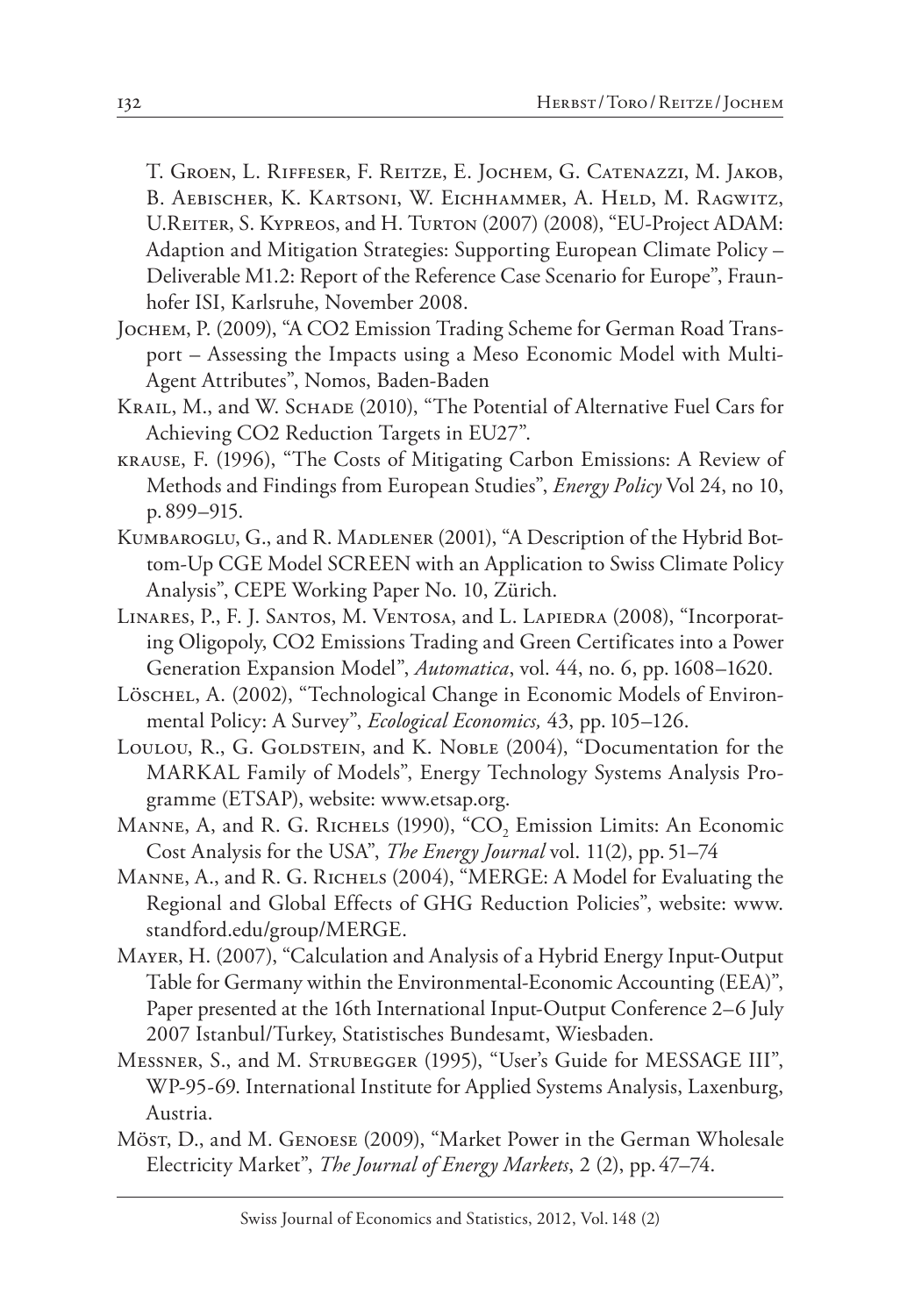- Mundaca, L., and L. Neij (2009), "A Multi-Criteria Evaluation Framework for 'Tradable White Certificate' Schemes", *Energy Policy,* 37(11), pp. 4557–4573.
- Nathani, C., M. Wickart, R. Oleschak, and R. van Nieuwkoop (2006), "Estimation of a Swiss Input-Output Table for 2001", CEPE Report No. 6, Centre for Energy Policy and Economics (CEPE), Zürich.
- NATHANI, C. (2006), "Material Use and Induced Energy Demand: an Input-Output Analysis,", ETH Zürich, Paper to be presented at the Intermediate International Input-Output Meeting on Sustainability, Trade and Productivity, Japan.
- Prognos AG (2011), "Das Energiewirtschaftliche Gesamtkonzept. Konzept eines beschleunigten Ausstiegs aus der Kernenergie in Deutschland", im Auftrag der Vereinigung der Bayerischen Wirtschaft e. V.
- Russ, P., and P. Criqui (2007), "Post-Kyoto CO2 Emission Reduction: The Soft Landing Scenario Analysed with POLES and Other World Models", IPTS and Grenoble University.
- SCHADE, W. (2004), "Strategic Sustainability Analysis: Concept and Application for the Assessment of European Transport Policy", Dissertation, NOMOS-Verlag, Baden-Baden.
- Schade, W., and M. Krail (2006), *Modeling and Calibration of Large Scale System Dynamics Models: The Case of the ASTRA Model*.
- Schade, W., E. Jochem, T. Barker, G. Catenazzi, W. Eichhammer, T. Fleiter, A. Held, N. Helfrich, M. Jakob, P. Criqui, S. Mima, L. Quandt, A. Peters, M. Ragwitz, U. Reiter, F. Reitze, M. Schelhaas, S. SCRIECIU, and H. TURTON (2009), "ADAM - 2 degree scenario for Europe policies and impacts. Deliverable M1.3 of ADAM (Adaptation and Mitigation Strategies: Supporting European Climate Policy)", Project funded by the European Commission 6th RDT Programme. Karlsruhe, Germany.
- SEEBREGTS, A. J., G. A. GOLDSTEIN, and K. E. SMEKENS (2002), "Energy/environmental modeling with the MARKAL family of models", in *Operations Research Proceedings 2001,* Chamoni, R., Leisten, A., Martin, J., Minneman, Stadtler, H., eds., pp. 75–82, Duisburg, Germany.
- Sensfuss, F. (2008), "Assessment of the Impact of Renewable Electricity Generation on the German Electricity Sector – An Agent-Based Simulation Approach", Doctoral Thesis, University of Karlsruhe.
- Sensfuss, F., M. Ragwitz, and M. Genoese (2008), "The Merit-Order Effect: A Detailed Analysis of the Price Effect of Renewable Electricity Generation on Spot Market Prices in Germany", *Energy Policy*, 36 (8), pp. 3086–3094.
- Tinter, G. (1953), "The Definition of Econometrics", *Econometrica*, 21(1), pp. 31–40.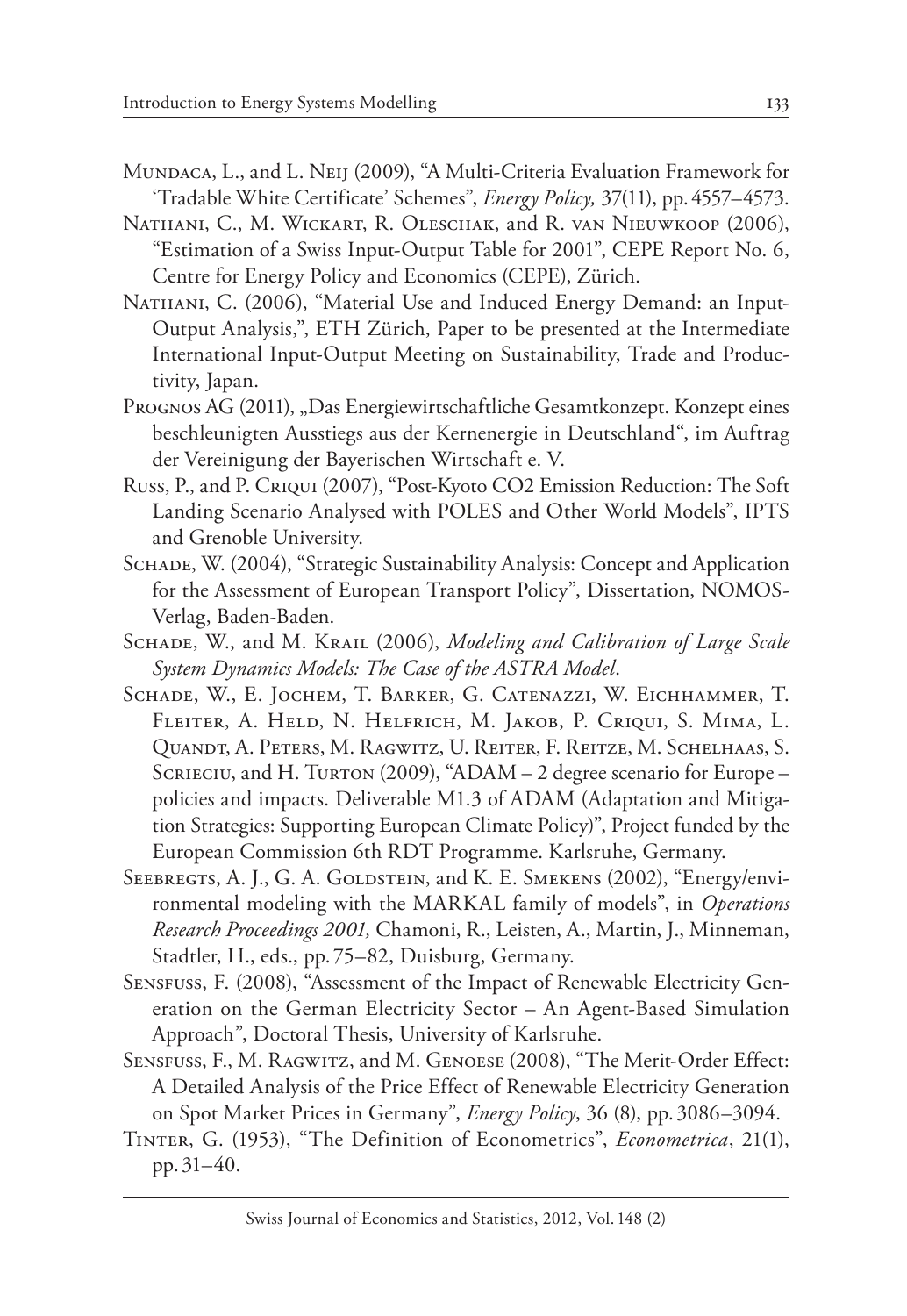- UNEP (2011), "Recycling Rates of Metals A Status Report",  $2<sup>nd</sup>$  Report of the Global Metal Flows working group of the International Panel of Sustainable Resource Management of UNEP.
- UNITED NATIONS (1999), "Handbook of Input-Output Table Compilation and Analysis", *Studies in Methods*, Series F No. 74, UN, New York.
- Ventosa, M., Á. Baíllo, A. Ramos, and M. Rivier (2005), "Electricity Market Modeling Trends", *Energy Policy*, 33(7), pp. 897–913.
- WEIDLICH, A., and D. VEIT (2008), "A Critical Survey of Agent-Based Wholesale Electricity Market Models", *Energy Economics*, 30(4), pp. 1728–1759.
- WITTMANN, T. (2008), "Agent-Based Models of Energy Investment Decisions", Doctoral Thesis, Technical University of Berlin, Physica-Verlag Heidelberg.
- Wooldridge, M., and N. R. Jennings (1995), "Intelligent Agents: Theory and Practice", *Knowledge Engineering Review*, 10 (2), pp. 115–152.
- Wooldridge, J. M. (2002), *Econometric Analysis of Cross Section and Panel Data,* Massachusetts Institute of Technology, The MIT Press, Cambridge, London.
- Wooldridge, M. (2009), *An Introduction to MultiAgent Systems*, John Wiley & Sons, Chichester.
- WORREL, E., S. RAMESOHL, and G. BOYD, (2004), "Advances in Energy Forecasting Models Based on Engineering Economics", *Annu. Rev. Environ. Resour.,* 29, 345–81.
- WWF (2009), "Modell Deutschland. Klimaschutz bis 2050: Vom Ziel her denken", WWF Deutschland, Prognos AG, Öko-Institut e.V., Basel/Freiburg/ Berlin.
- YAO, J., S. S. OREN, and B. F. HOBBS (2010), "Hybrid Bertrand-Cournot Models of Electricity Markets with Multiple Strategic Subnetworks and Common Knowledge Constraints", in *Restructured Electric Power Systems*, X.-P. Zhang, eds., John Wiley & Sons, Inc., Hoboken, NJ, USA.

### **SUMMARY**

The energy demand and supply projections of the Swiss government funded by the Swiss Federal Office of Energy and carried out by a consortium of institutes and consulting companies are based on two types of energy models: macroeconomic general equilibrium models and bottom-up models for each sector. While the macroeconomic models are used to deliver the economic, demographic and policy framework conditions as well as the macroeconomic impacts of particular scenarios, the bottom-up models simulate the technical developments in the final energy sectors and try to optimise electricity generation under the given boundary